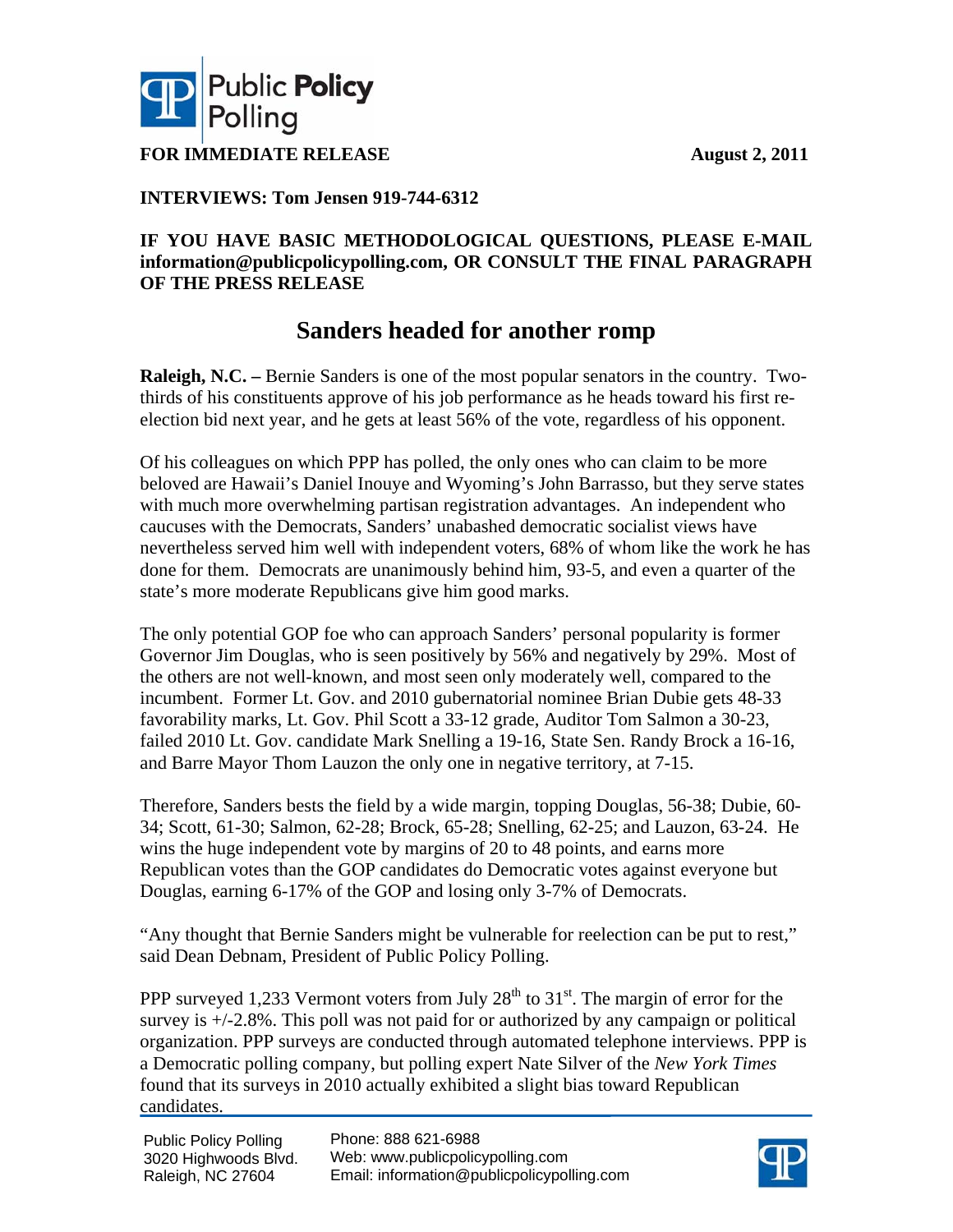

# **Vermont Survey Results**

| Q1             | Do you approve or disapprove of Senator<br>Bernie Sanders' job performance? |  |
|----------------|-----------------------------------------------------------------------------|--|
|                |                                                                             |  |
|                |                                                                             |  |
|                |                                                                             |  |
| Q2             | Do you have a favorable or unfavorable opinion<br>of Randy Brock?           |  |
|                |                                                                             |  |
|                |                                                                             |  |
|                |                                                                             |  |
| Q3             | Do you have a favorable or unfavorable opinion<br>of Jim Douglas?           |  |
|                |                                                                             |  |
|                |                                                                             |  |
|                |                                                                             |  |
| Q4             | Do you have a favorable or unfavorable opinion<br>of Brian Dubie?           |  |
|                |                                                                             |  |
|                |                                                                             |  |
|                |                                                                             |  |
| Q5             | Do you have a favorable or unfavorable opinion<br>of Thom Lauzon?           |  |
|                |                                                                             |  |
|                |                                                                             |  |
|                |                                                                             |  |
| Q <sub>6</sub> | Do you have a favorable or unfavorable opinion<br>of Tom Salmon?            |  |
|                |                                                                             |  |
|                |                                                                             |  |
|                |                                                                             |  |
|                |                                                                             |  |

|    |                                                                                                                                      | 12% |
|----|--------------------------------------------------------------------------------------------------------------------------------------|-----|
|    |                                                                                                                                      |     |
| Q8 | Do you have a favorable or unfavorable opinion<br>of Mark Snelling?                                                                  |     |
|    |                                                                                                                                      |     |
|    |                                                                                                                                      |     |
|    |                                                                                                                                      |     |
| Q9 | If the candidates for Senate next year were<br>Independent Bernie Sanders and Republican<br>Randy Brock, who would you vote for?     |     |
|    |                                                                                                                                      |     |
|    |                                                                                                                                      |     |
|    |                                                                                                                                      |     |
|    | Q10 If the candidates for Senate next year were<br>Independent Bernie Sanders and Republican<br>Jim Douglas, who would you vote for? |     |
|    |                                                                                                                                      |     |
|    |                                                                                                                                      |     |
|    |                                                                                                                                      |     |
|    | Q11 If the candidates for Senate next year were<br>Independent Bernie Sanders and Republican<br>Brian Dubie, who would you vote for? |     |
|    |                                                                                                                                      |     |
|    |                                                                                                                                      |     |

*Undecided* 6% .......................................................

**Q7** Do you have a favorable or unfavorable opinion

of Phil Scott?

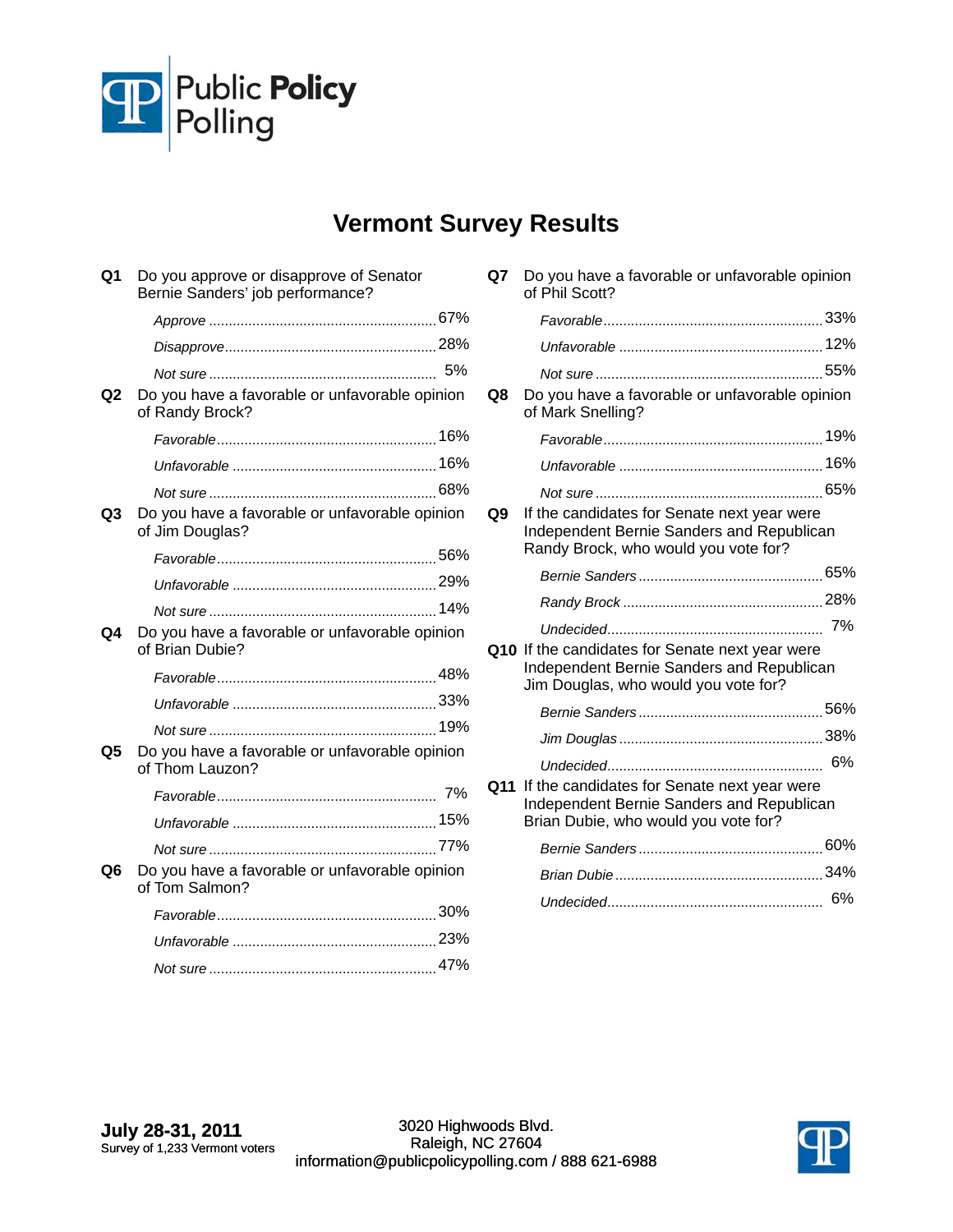

| Q12 If the candidates for Senate next year were<br>Independent Bernie Sanders and Republican<br>Thom Lauzon, who would you vote for?   |  |
|----------------------------------------------------------------------------------------------------------------------------------------|--|
|                                                                                                                                        |  |
|                                                                                                                                        |  |
|                                                                                                                                        |  |
| Q13 If the candidates for Senate next year were<br>Independent Bernie Sanders and Republican<br>Tom Salmon, who would you vote for?    |  |
|                                                                                                                                        |  |
|                                                                                                                                        |  |
|                                                                                                                                        |  |
| Q14 If the candidates for Senate next year were<br>Independent Bernie Sanders and Republican<br>Phil Scott, who would you vote for?    |  |
|                                                                                                                                        |  |
|                                                                                                                                        |  |
|                                                                                                                                        |  |
| Q15 If the candidates for Senate next year were<br>Independent Bernie Sanders and Republican<br>Mark Snelling, who would you vote for? |  |
|                                                                                                                                        |  |
|                                                                                                                                        |  |
|                                                                                                                                        |  |
| Q16 Who did you vote for President in 2008?                                                                                            |  |
|                                                                                                                                        |  |
|                                                                                                                                        |  |
| Someone else/Don't remember  8%                                                                                                        |  |

**Q17** Would you describe yourself as very liberal, somewhat liberal, moderate, somewhat conservative, or very conservative?

| Q18 If you are a woman, press 1. If a man, press 2.                                                                                    |  |
|----------------------------------------------------------------------------------------------------------------------------------------|--|
|                                                                                                                                        |  |
|                                                                                                                                        |  |
| Q19 If you are a Democrat, press 1. If a Republican,<br>press 2. If you are an independent or identify<br>with another party, press 3. |  |
|                                                                                                                                        |  |
|                                                                                                                                        |  |
|                                                                                                                                        |  |
| Q20 If you are white, press 1. If other, press 2.                                                                                      |  |
|                                                                                                                                        |  |
|                                                                                                                                        |  |
| Q21 If you are 18 to 29 years old, press 1. If 30 to<br>45, press 2. If 46 to 65, press 3. If you are<br>older than 65, press 4.       |  |
|                                                                                                                                        |  |
|                                                                                                                                        |  |
|                                                                                                                                        |  |
|                                                                                                                                        |  |
|                                                                                                                                        |  |

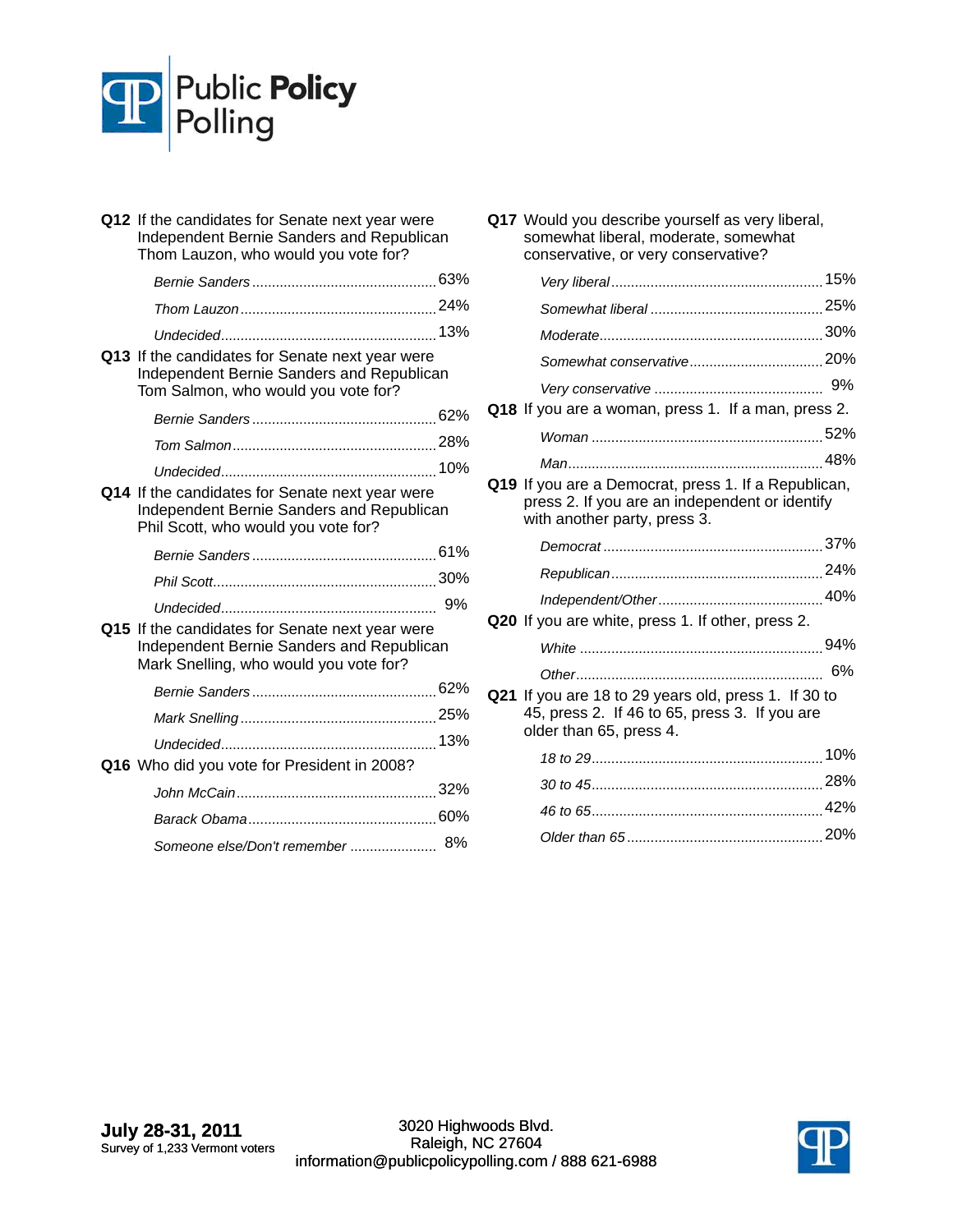

|                  |      | <b>2008 Vote</b>       |     |                                       |
|------------------|------|------------------------|-----|---------------------------------------|
|                  | Base | John I<br>McCain Obama |     | Barack Someone else/Don't<br>remember |
| Sanders approval |      |                        |     |                                       |
| Approve 67%      |      | 27%                    | 89% | 54%                                   |
| Disapprove       | 28%  | 66%                    | 8%  | 35%                                   |
| Not sure         | 5%   | 7%                     | 3%  | 11%                                   |

|                           |      | <b>2008 Vote</b> |     |                                            |
|---------------------------|------|------------------|-----|--------------------------------------------|
|                           | Base | McCain Obama     |     | John Barack Someone else/Don't<br>remember |
| <b>Brock Favorability</b> |      |                  |     |                                            |
| Favorable 16%             |      | 31%              | 11% | 3%                                         |
| Unfavorable 16%           |      | 7%               | 21% | 18%                                        |
| Not sure                  | 68%  | 63%              | 69% | 79%                                        |

|                      |      |              | <b>2008 Vote</b> |                                            |  |
|----------------------|------|--------------|------------------|--------------------------------------------|--|
|                      | Base | McCain Obama |                  | John Barack Someone else/Don't<br>remember |  |
| Douglas Favorability |      |              |                  |                                            |  |
| Favorable 56%        |      | 81%          | 42%              | 60%                                        |  |
| Unfavorable   29%    |      | 11%          | 40%              | 25%                                        |  |
| Not sure 14%         |      | 8%           | 18%              | 15%                                        |  |

|                           |      |              | <b>2008 Vote</b> |                                            |  |  |
|---------------------------|------|--------------|------------------|--------------------------------------------|--|--|
|                           | Base | McCain Obama |                  | John Barack Someone else/Don't<br>remember |  |  |
| <b>Dubie Favorability</b> |      |              |                  |                                            |  |  |
| Favorable 48%             |      | 79%          | 31%              | 56%                                        |  |  |
| Unfavorable 33%           |      | 9%           | 47%              | 23%                                        |  |  |
| Not sure 19%              |      | 11%          | 22%              | 21%                                        |  |  |

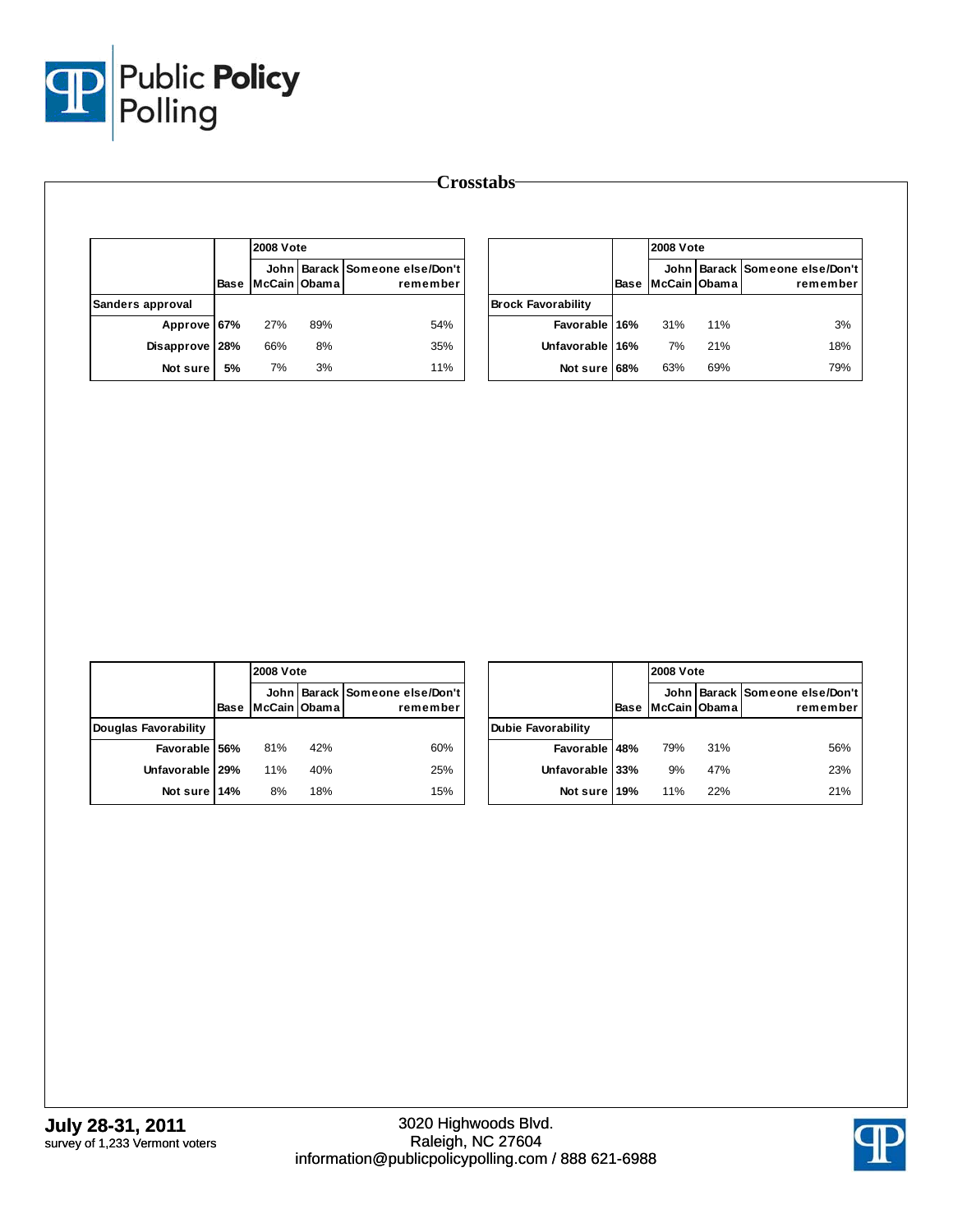

|                            |      |              | <b>2008 Vote</b> |                                            |  |  |
|----------------------------|------|--------------|------------------|--------------------------------------------|--|--|
|                            | Base | McCain Obama |                  | John Barack Someone else/Don't<br>remember |  |  |
| <b>Lauzon Favorability</b> |      |              |                  |                                            |  |  |
| Favorable I                | 7%   | 12%          | 5%               | 8%                                         |  |  |
| Unfavorable 15%            |      | 15%          | 17%              | 4%                                         |  |  |
| Not sure 77%               |      | 73%          | 78%              | 88%                                        |  |  |

|                      |      | <b>2008 Vote</b> |     |                                            |
|----------------------|------|------------------|-----|--------------------------------------------|
|                      | Base | McCain Obama     |     | John Barack Someone else/Don't<br>remember |
| Salm on Favorability |      |                  |     |                                            |
| Favorable 30%        |      | 46%              | 22% | 27%                                        |
| Unfavorable 23%      |      | 11%              | 30% | 18%                                        |
| Not sure 47%         |      | 43%              | 48% | 56%                                        |

|                           |      | <b>2008 Vote</b> |     |                                            |
|---------------------------|------|------------------|-----|--------------------------------------------|
|                           | Base | McCain Obama     |     | John Barack Someone else/Don't<br>remember |
| <b>Scott Favorability</b> |      |                  |     |                                            |
| Favorable 33%             |      | 53%              | 25% | 25%                                        |
| Unfavorable 12%           |      | 6%               | 15% | 10%                                        |
| Not sure 55%              |      | 41%              | 60% | 65%                                        |

|                              |      |              | <b>2008 Vote</b> |                                            |  |  |
|------------------------------|------|--------------|------------------|--------------------------------------------|--|--|
|                              | Base | McCain Obama |                  | John Barack Someone else/Don't<br>remember |  |  |
| <b>Snelling Favorability</b> |      |              |                  |                                            |  |  |
| Favorable 19%                |      | 30%          | 13%              | 21%                                        |  |  |
| Unfavorable 16%              |      | 13%          | 17%              | 14%                                        |  |  |
| Not sure 65%                 |      | 57%          | 70%              | 65%                                        |  |  |

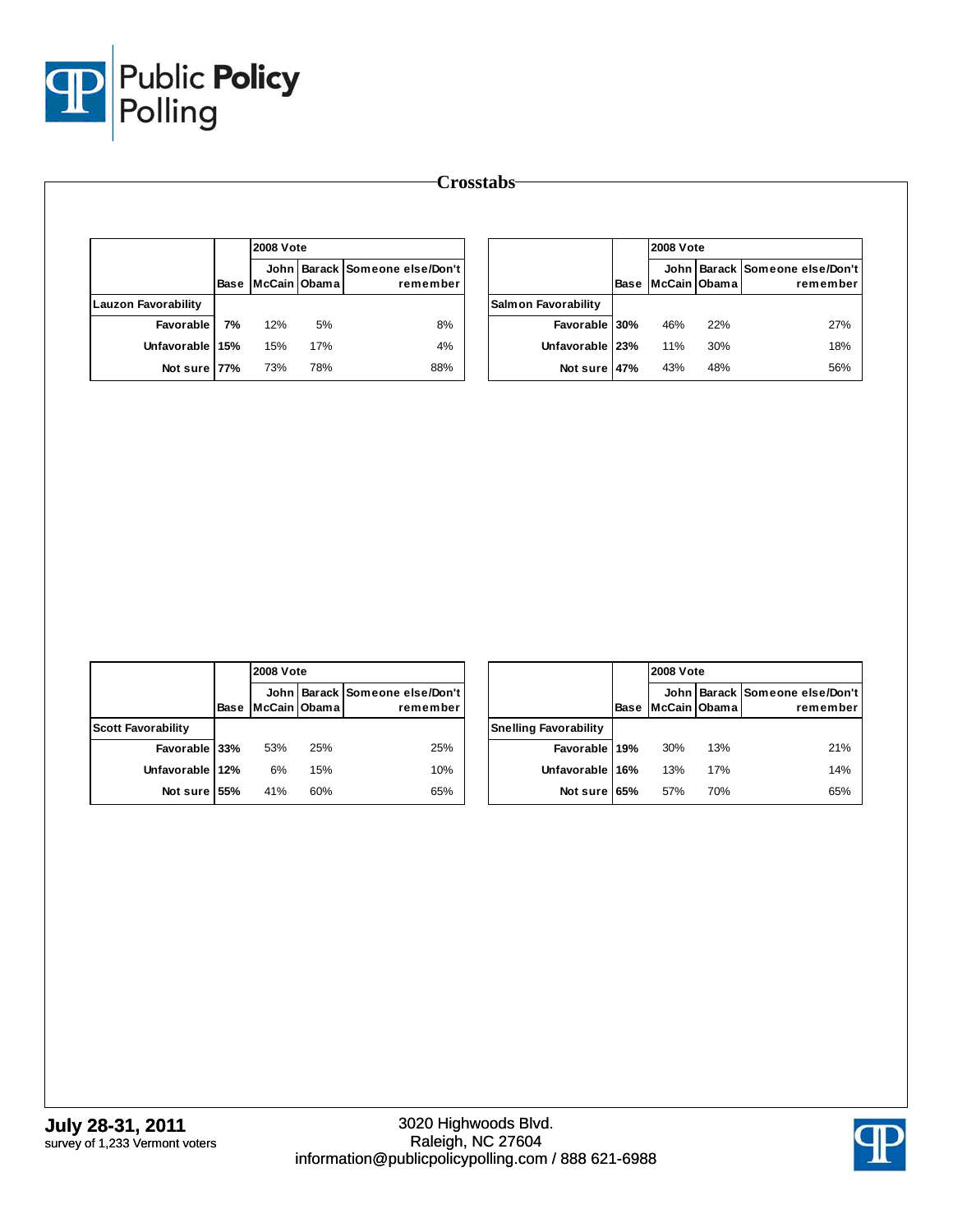

|                    |      | <b>2008 Vote</b>       |     |                                       |
|--------------------|------|------------------------|-----|---------------------------------------|
|                    | Base | John I<br>McCain Obama |     | Barack Someone else/Don't<br>remember |
| Sanders/Brock      |      |                        |     |                                       |
| Bernie Sanders 65% |      | 22%                    | 88% | 56%                                   |
| Randy Brock   28%  |      | 70%                    | 6%  | 23%                                   |
| <b>Undecided</b>   | 7%   | 8%                     | 5%  | 21%                                   |

|                    |      | <b>2008 Vote</b> |     |                                            |
|--------------------|------|------------------|-----|--------------------------------------------|
|                    | Base | McCain Obama     |     | John Barack Someone else/Don't<br>remember |
| Sanders/Douglas    |      |                  |     |                                            |
| Bernie Sanders 56% |      | 12%              | 82% | 37%                                        |
| Jim Douglas        | 38%  | 83%              | 13% | 47%                                        |
| <b>Undecided</b>   | 6%   | 5%               | 5%  | 16%                                        |

|                    |      |              | <b>2008 Vote</b> |                                            |  |  |
|--------------------|------|--------------|------------------|--------------------------------------------|--|--|
|                    | Base | McCain Obama |                  | John Barack Someone else/Don't<br>remember |  |  |
| Sanders/Dubie      |      |              |                  |                                            |  |  |
| Bernie Sanders 60% |      | 15%          | 85%              | 49%                                        |  |  |
| Brian Dubie 34%    |      | 80%          | 10%              | 36%                                        |  |  |
| <b>Undecided</b>   | 6%   | 5%           | 5%               | 15%                                        |  |  |

|                    |      |              | <b>2008 Vote</b> |                                            |  |  |  |  |
|--------------------|------|--------------|------------------|--------------------------------------------|--|--|--|--|
|                    | Base | McCain Obama |                  | John Barack Someone else/Don't<br>remember |  |  |  |  |
| Sanders/Lauzon     |      |              |                  |                                            |  |  |  |  |
| Bernie Sanders 63% |      | 19%          | 88%              | 47%                                        |  |  |  |  |
| Thom Lauzon 24%    |      | 60%          | 5%               | 27%                                        |  |  |  |  |
| Undecided 13%      |      | 21%          | 8%               | 27%                                        |  |  |  |  |

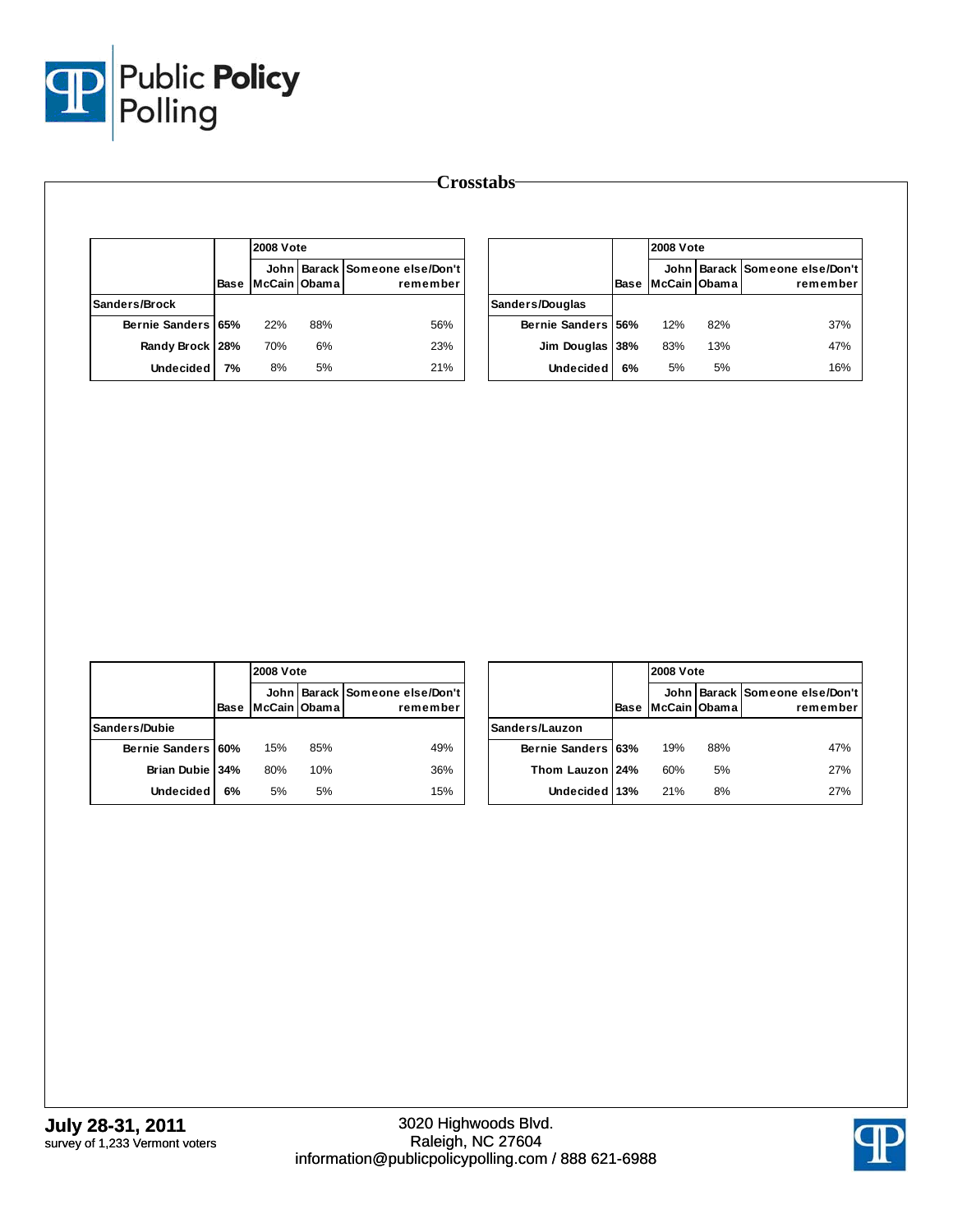

|                    |      | <b>2008 Vote</b> |              |                                            |  |  |
|--------------------|------|------------------|--------------|--------------------------------------------|--|--|
|                    | Base |                  | McCain Obama | John Barack Someone else/Don't<br>remember |  |  |
| Sanders/Salmon     |      |                  |              |                                            |  |  |
| Bernie Sanders 62% |      | 18%              | 87%          | 48%                                        |  |  |
| Tom Salmon 28%     |      | 69%              | 7%           | 30%                                        |  |  |
| Undecided 10%      |      | 13%              | 7%           | 22%                                        |  |  |

|                    |             | <b>2008 Vote</b> |     |                                            |  |  |
|--------------------|-------------|------------------|-----|--------------------------------------------|--|--|
|                    | <b>Base</b> | McCain Obama     |     | John Barack Someone else/Don't<br>remember |  |  |
| Sanders/Scott      |             |                  |     |                                            |  |  |
| Bernie Sanders 61% |             | 17%              | 85% | 52%                                        |  |  |
| Phil Scott 30%     |             | 72%              | 7%  | 29%                                        |  |  |
| <b>Undecided</b>   | 9%          | 11%              | 7%  | 19%                                        |  |  |

|                      |      |              | <b>2008 Vote</b> |                                            |  |  |  |
|----------------------|------|--------------|------------------|--------------------------------------------|--|--|--|
|                      | Base | McCain Obama |                  | John Barack Someone else/Don't<br>remember |  |  |  |
| Sanders/Snelling     |      |              |                  |                                            |  |  |  |
| Bernie Sanders 62%   |      | 19%          | 87%              | 48%                                        |  |  |  |
| <b>Mark Snelling</b> | 25%  | 64%          | 5%               | 24%                                        |  |  |  |
| Undecided 13%        |      | 17%          | 8%               | 29%                                        |  |  |  |

|                  |      | Ideology             |               |     |                                                        |      |
|------------------|------|----------------------|---------------|-----|--------------------------------------------------------|------|
|                  | Base | liberal <sup>1</sup> | Very Somewhat |     | Somewhat<br>liberal Moderate conservative conservative | Very |
| Sanders approval |      |                      |               |     |                                                        |      |
| Approve 67%      |      | 97%                  | 87%           | 74% | 34%                                                    | 13%  |
| Disapprove 28%   |      | 3%                   | 10%           | 19% | 57%                                                    | 83%  |
| Not sure         | 5%   | ۰                    | 3%            | 7%  | 9%                                                     | 4%   |

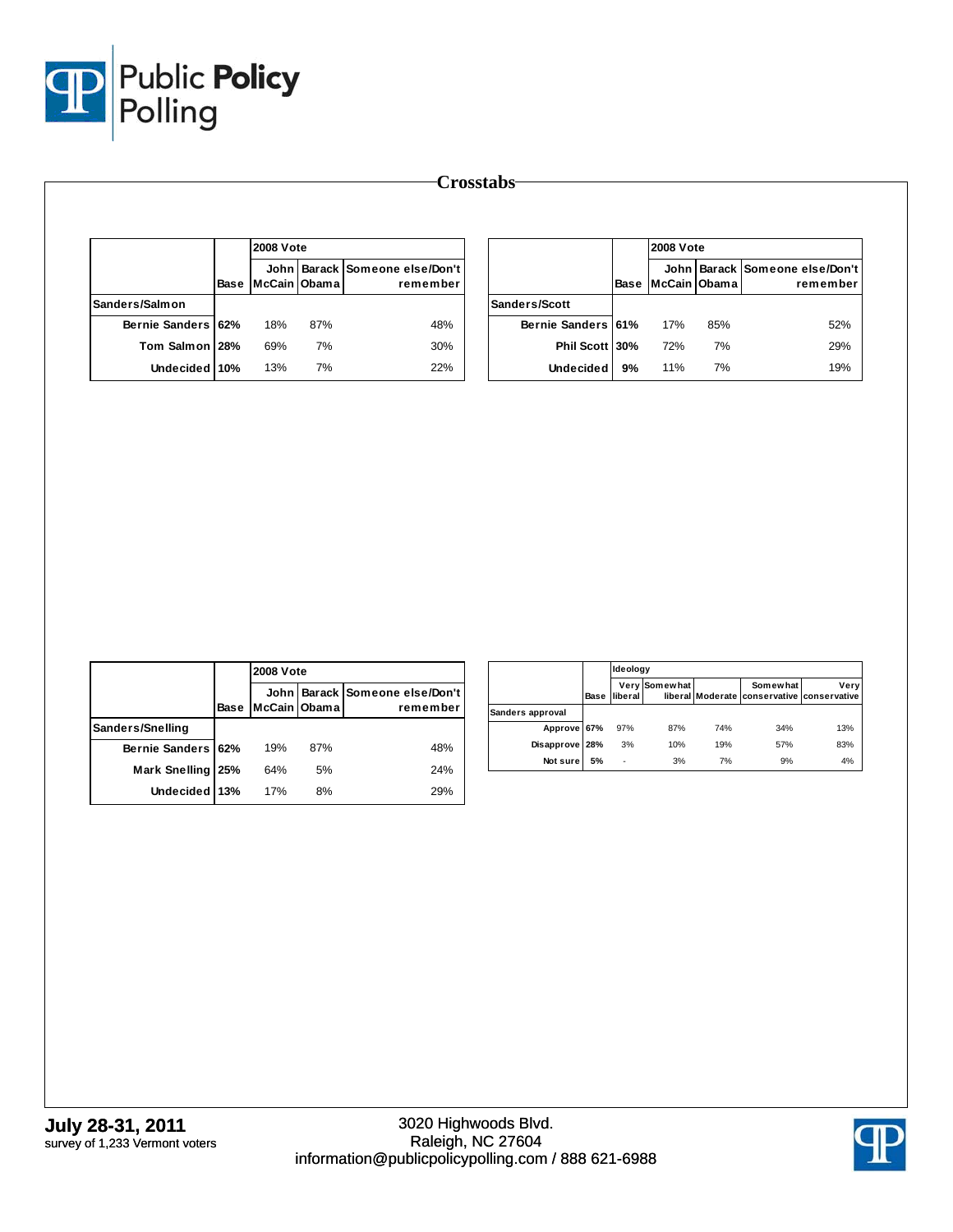

| -Crosstabs- |  |
|-------------|--|
|-------------|--|

|                           |      |         | Ideoloav      |     |                                                        |      |  |
|---------------------------|------|---------|---------------|-----|--------------------------------------------------------|------|--|
|                           | Base | liberal | Very Somewhat |     | Somewhat<br>liberal Moderate conservative conservative | Verv |  |
| <b>Brock Favorability</b> |      |         |               |     |                                                        |      |  |
| Favorable 16%             |      | 8%      | 9%            | 13% | 31%                                                    | 29%  |  |
| Unfavorable 16%           |      | 26%     | 16%           | 17% | 9%                                                     | 9%   |  |
| Not sure 68%              |      | 66%     | 75%           | 70% | 60%                                                    | 62%  |  |

|                      |      | Ideology |               |     |                                                        |      |
|----------------------|------|----------|---------------|-----|--------------------------------------------------------|------|
|                      | Base | liberal  | Very Somewhat |     | Somewhat<br>liberal Moderate conservative conservative | Verv |
| Douglas Favorability |      |          |               |     |                                                        |      |
| Favorable 56%        |      | 22%      | 40%           | 63% | 79%                                                    | 83%  |
| Unfavorable 29%      |      | 61%      | 40%           | 24% | 10%                                                    | 11%  |
| Not sure 14%         |      | 16%      | 20%           | 14% | 11%                                                    | 6%   |

|                           |      | <b>Ideology</b> |               |     |                                                        |      |  |
|---------------------------|------|-----------------|---------------|-----|--------------------------------------------------------|------|--|
|                           | Base | liberal         | Very Somewhat |     | Somewhat<br>liberal Moderate conservative conservative | Very |  |
| <b>Dubie Favorability</b> |      |                 |               |     |                                                        |      |  |
| Favorable 48%             |      | 17%             | 32%           | 48% | 75%                                                    | 85%  |  |
| Unfavorable 33%           |      | 62%             | 44%           | 31% | 13%                                                    | 8%   |  |
| Not sure 19%              |      | 21%             | 24%           | 21% | 12%                                                    | 7%   |  |

|                            |      |         | Ideology      |     |                                                        |      |  |  |
|----------------------------|------|---------|---------------|-----|--------------------------------------------------------|------|--|--|
|                            | Base | liberal | Very Somewhat |     | Somewhat<br>liberal Moderate conservative conservative | Verv |  |  |
| <b>Lauzon Favorability</b> |      |         |               |     |                                                        |      |  |  |
| Favorable                  | 7%   | 4%      | 4%            | 6%  | 13%                                                    | 12%  |  |  |
| Unfavorable 15%            |      | 17%     | 18%           | 12% | 16%                                                    | 13%  |  |  |
| Not sure 77%               |      | 79%     | 78%           | 82% | 71%                                                    | 75%  |  |  |

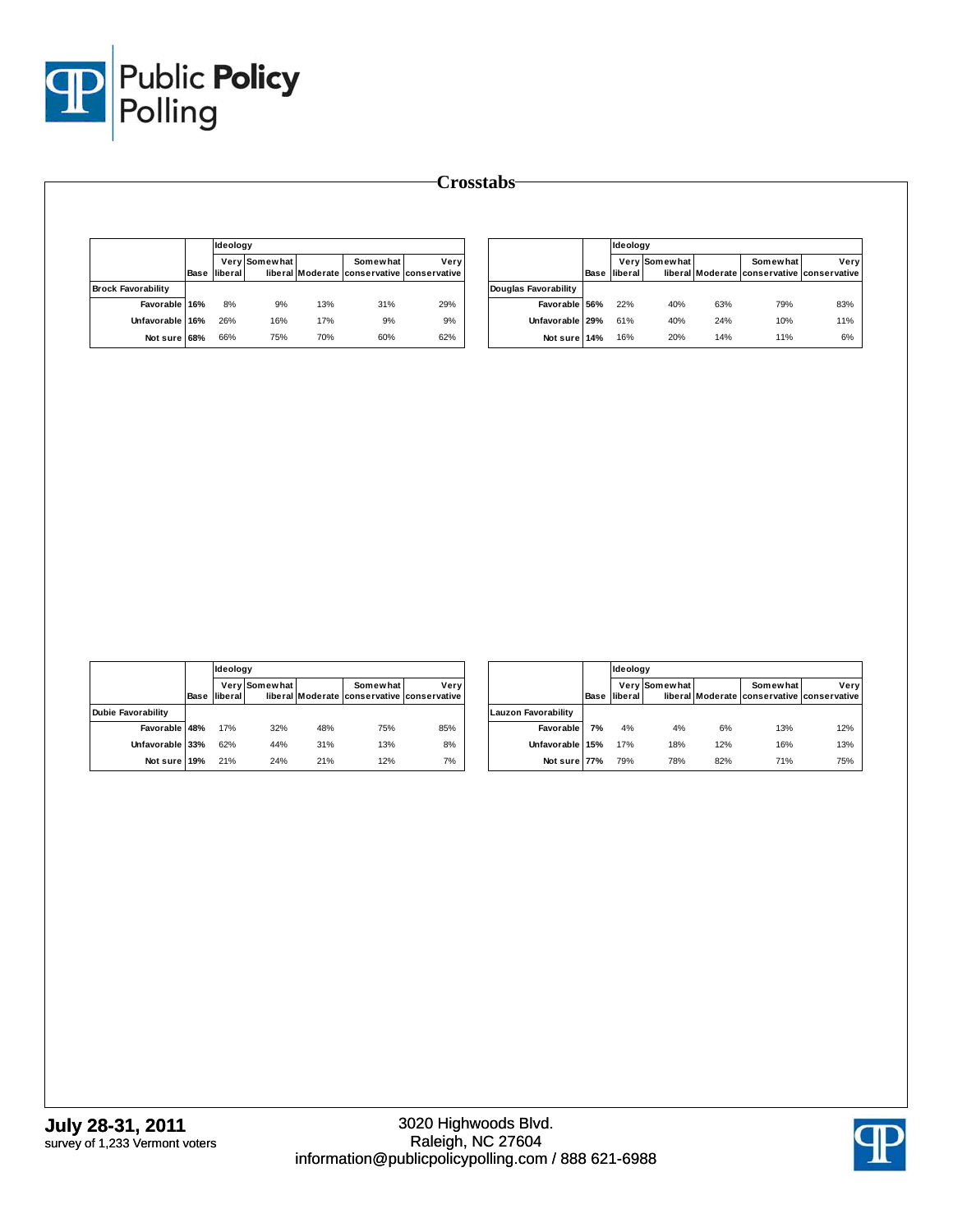

|                      |                     |               |     |          |                                                    |                           | Ideology            |               |     |                                                        |      |
|----------------------|---------------------|---------------|-----|----------|----------------------------------------------------|---------------------------|---------------------|---------------|-----|--------------------------------------------------------|------|
|                      | <b>Base liberal</b> | Very Somewhat |     | Somewhat | Very<br>liberal Moderate conservative conservative |                           | <b>Base liberal</b> | Very Somewhat |     | Somewhat<br>liberal Moderate conservative conservative | Very |
| Salm on Favorability |                     |               |     |          |                                                    | <b>Scott Favorability</b> |                     |               |     |                                                        |      |
| Favorable 30%        | 11%                 | 19%           | 34% | 48%      | 41%                                                | Favorable 33%             | 15%                 | 26%           | 32% | 53%                                                    | 45%  |
| Unfavorable 23%      | 38%                 | 31%           | 19% | 13%      | 12%                                                | Unfavorable 12%           | 16%                 | 16%           | 8%  | 10%                                                    | 12%  |
| Not sure 47%         | 51%                 | 50%           | 47% | 39%      | 46%                                                | Not sure 55%              | 69%                 | 58%           | 60% | 38%                                                    | 43%  |

|                              |      |         | Ideoloav      |     |                                                        |      |  |  |
|------------------------------|------|---------|---------------|-----|--------------------------------------------------------|------|--|--|
|                              | Base | liberal | Very Somewhat |     | Somewhat<br>liberal Moderate conservative conservative | Very |  |  |
| <b>Snelling Favorability</b> |      |         |               |     |                                                        |      |  |  |
| Favorable 19%                |      | 12%     | 9%            | 19% | 31%                                                    | 31%  |  |  |
| Unfavorable 16%              |      | 15%     | 22%           | 15% | 11%                                                    | 12%  |  |  |
| Not sure 65%                 |      | 73%     | 69%           | 67% | 58%                                                    | 57%  |  |  |

|                    |      |         | Ideology      |     |                                                        |      |  |  |
|--------------------|------|---------|---------------|-----|--------------------------------------------------------|------|--|--|
|                    | Base | liberal | Very Somewhat |     | Somewhat<br>liberal Moderate conservative conservative | Very |  |  |
| Sanders/Brock      |      |         |               |     |                                                        |      |  |  |
| Bernie Sanders 65% |      | 92%     | 88%           | 71% | 31%                                                    | 11%  |  |  |
| Randy Brock 28%    |      | 2%      | 6%            | 20% | 60%                                                    | 84%  |  |  |
| <b>Undecided</b>   | 7%   | 6%      | 6%            | 9%  | 9%                                                     | 5%   |  |  |

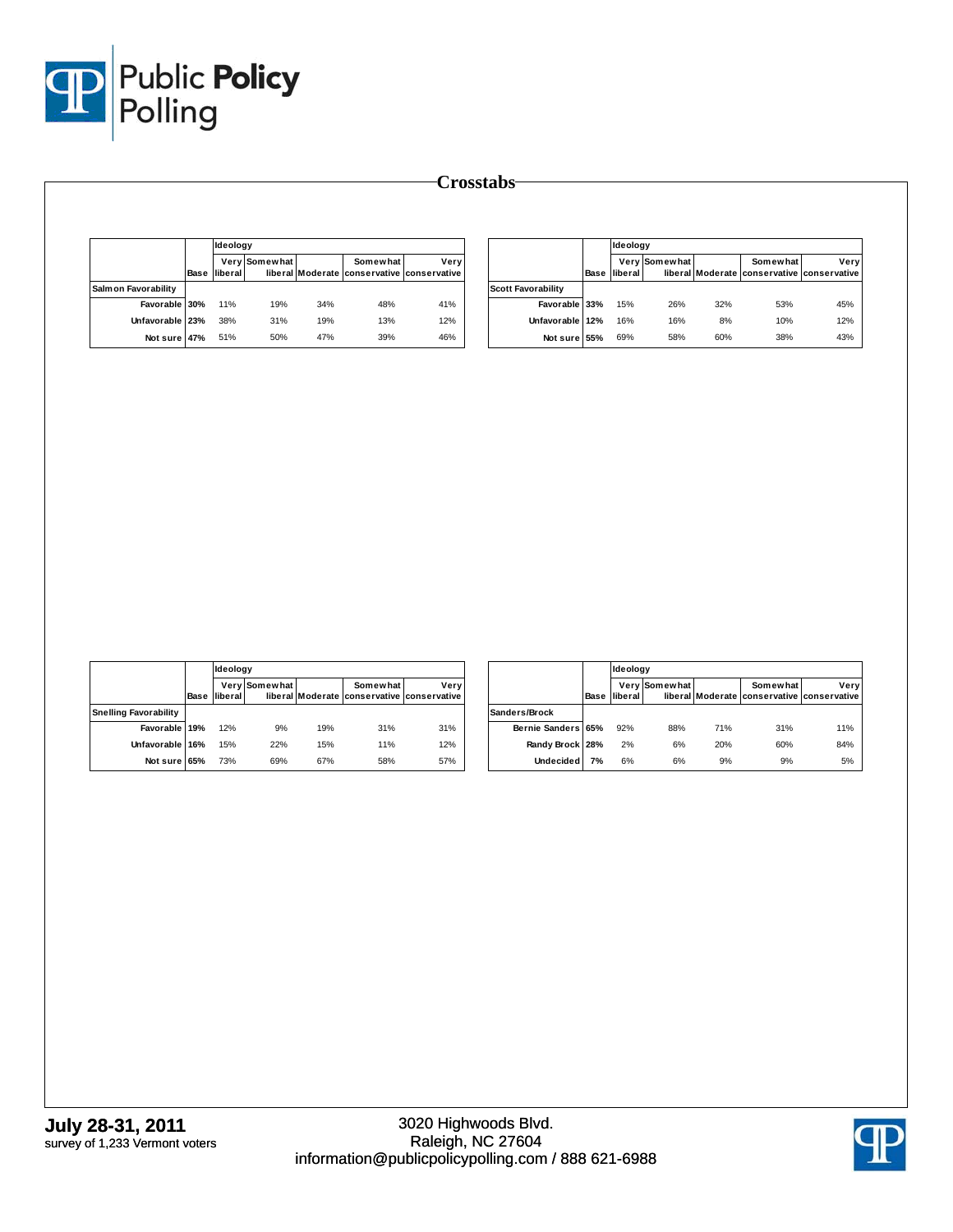

|                    |      | Ideoloav |               |     |                                                        |      |
|--------------------|------|----------|---------------|-----|--------------------------------------------------------|------|
|                    | Base | liberal  | Very Somewhat |     | Somewhat<br>liberal Moderate conservative conservative | Verv |
| Sanders/Douglas    |      |          |               |     |                                                        |      |
| Bernie Sanders 56% |      | 93%      | 85%           | 56% | 18%                                                    | 4%   |
| Jim Douglas        | 38%  | 4%       | 11%           | 35% | 77%                                                    | 91%  |
| <b>Undecided</b>   | 6%   | 3%       | 4%            | 10% | 5%                                                     | 5%   |

|                    |      | Ideology |               |     |                                                        |      |
|--------------------|------|----------|---------------|-----|--------------------------------------------------------|------|
|                    | Base | liberal  | Very Somewhat |     | Somewhat<br>liberal Moderate conservative conservative | Verv |
| Sanders/Dubie      |      |          |               |     |                                                        |      |
| Bernie Sanders 60% |      | 95%      | 85%           | 62% | 24%                                                    | 8%   |
| Brian Dubie 34%    |      | 2%       | 10%           | 29% | 71%                                                    | 86%  |
| <b>Undecided</b>   | 6%   | 2%       | 5%            | 8%  | 5%                                                     | 6%   |

|                    |      |         | Ideology      |     |                                                        |      |  |  |
|--------------------|------|---------|---------------|-----|--------------------------------------------------------|------|--|--|
|                    | Base | liberal | Very Somewhat |     | Somewhat<br>liberal Moderate conservative conservative | Very |  |  |
| Sanders/Lauzon     |      |         |               |     |                                                        |      |  |  |
| Bernie Sanders 63% |      | 94%     | 87%           | 69% | 26%                                                    | 7%   |  |  |
| Thom Lauzon 24%    |      | 2%      | 5%            | 15% | 52%                                                    | 78%  |  |  |
| Undecided 13%      |      | 3%      | 8%            | 16% | 22%                                                    | 15%  |  |  |

|                    |      |         | Ideology      |     |                                                        |      |  |  |
|--------------------|------|---------|---------------|-----|--------------------------------------------------------|------|--|--|
|                    | Base | liberal | Very Somewhat |     | Somewhat<br>liberal Moderate conservative conservative | Very |  |  |
| Sanders/Salmon     |      |         |               |     |                                                        |      |  |  |
| Bernie Sanders 62% |      | 93%     | 87%           | 67% | 26%                                                    | 7%   |  |  |
| Tom Salm on 28%    |      | 2%      | 7%            | 20% | 61%                                                    | 81%  |  |  |
| Undecided 10%      |      | 5%      | 6%            | 13% | 13%                                                    | 12%  |  |  |

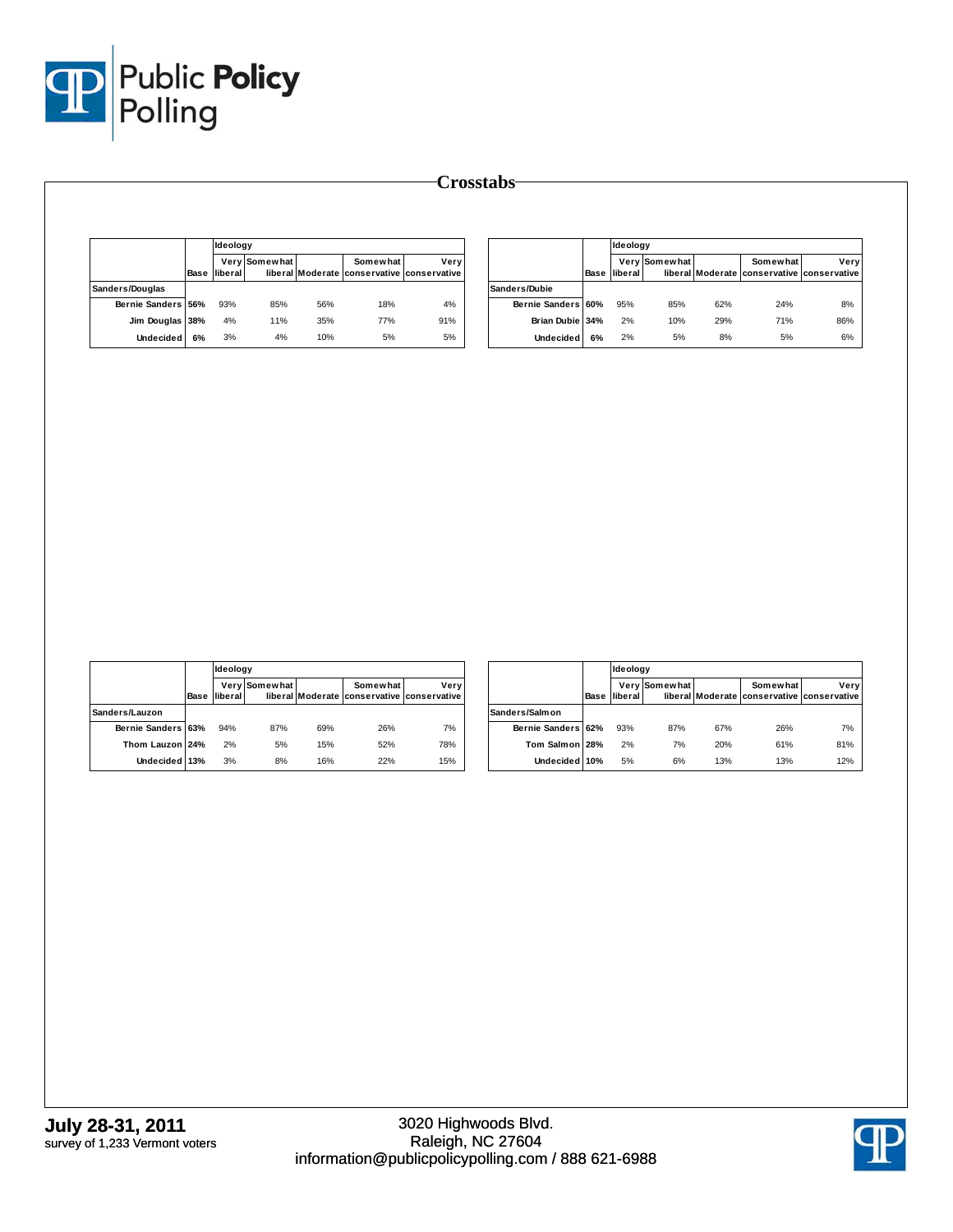

|                    |      | <b>Ideology</b> |               |     |                                                        |      |
|--------------------|------|-----------------|---------------|-----|--------------------------------------------------------|------|
|                    | Base | liberal         | Very Somewhat |     | Somewhat<br>liberal Moderate conservative conservative | Verv |
| Sanders/Scott      |      |                 |               |     |                                                        |      |
| Bernie Sanders 61% |      | 95%             | 83%           | 66% | 25%                                                    | 7%   |
| Phil Scott 30%     |      | 2%              | 8%            | 22% | 64%                                                    | 81%  |
| <b>Undecided</b>   | 9%   | 2%              | 8%            | 12% | 11%                                                    | 12%  |

|                    |      |         | Ideoloav      |     |                                                        |      |  |
|--------------------|------|---------|---------------|-----|--------------------------------------------------------|------|--|
|                    | Base | liberal | Very Somewhat |     | Somewhat<br>liberal Moderate conservative conservative | Verv |  |
| Sanders/Snelling   |      |         |               |     |                                                        |      |  |
| Bernie Sanders 62% |      | 94%     | 85%           | 69% | 26%                                                    | 7%   |  |
| Mark Snelling 25%  |      | 2%      | 5%            | 15% | 58%                                                    | 78%  |  |
| Undecided 13%      |      | 4%      | 10%           | 16% | 16%                                                    | 16%  |  |

|                  |     | Gender     |     |
|------------------|-----|------------|-----|
|                  |     | Base Woman | Man |
| Sanders approval |     |            |     |
| Approve 67%      |     | 73%        | 60% |
| Disapprove       | 28% | 21%        | 36% |
| Not sure         | 5%  | 6%         | 4%  |

|                           |             | Gender |     |
|---------------------------|-------------|--------|-----|
|                           | <b>Base</b> | Woman  | Man |
| <b>Brock Favorability</b> |             |        |     |
| Favorable 16%             |             | 15%    | 18% |
| Unfavorable 16%           |             | 13%    | 19% |
| Not sure                  | 68%         | 72%    | 63% |

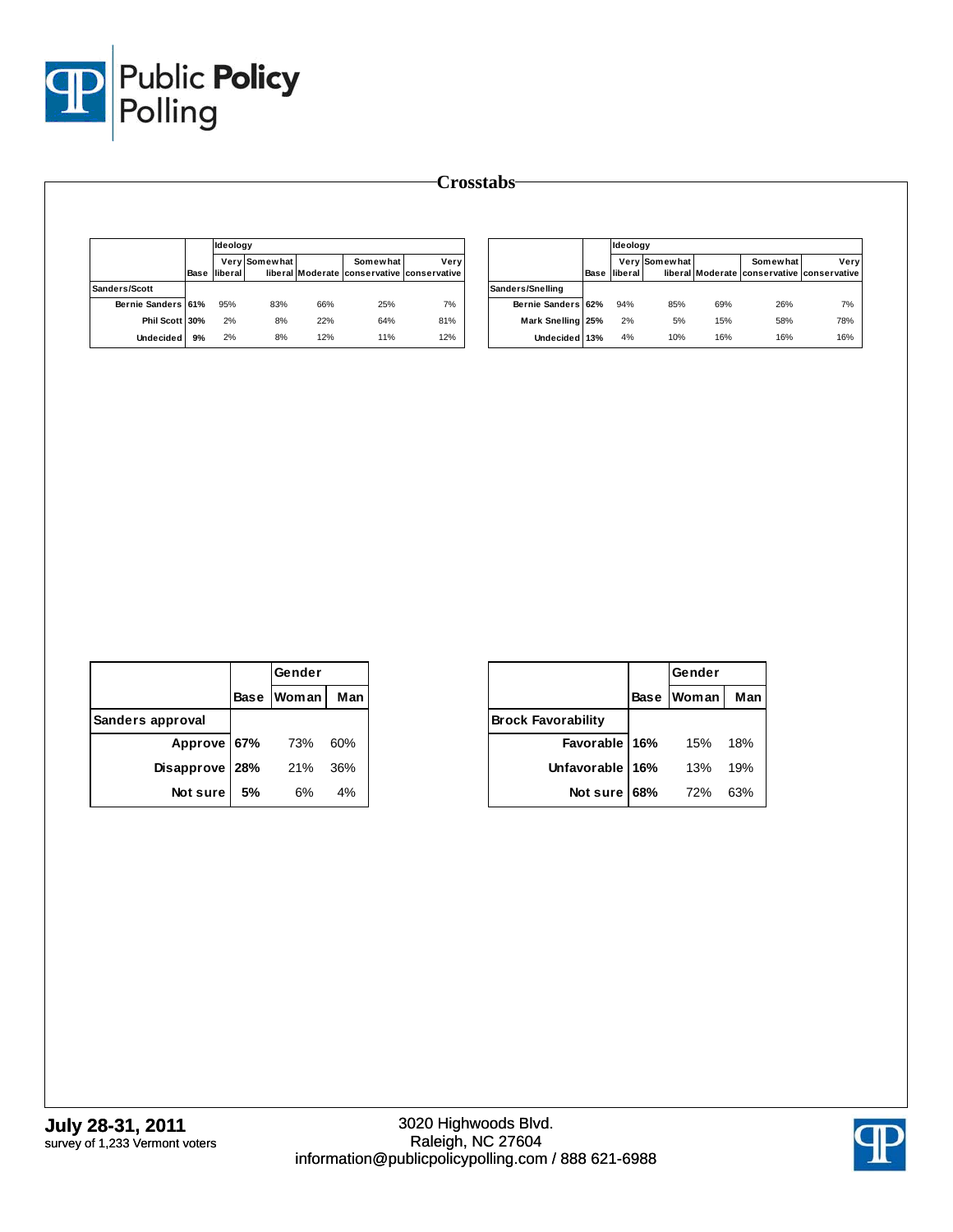

|                      | Gender            |     |
|----------------------|-------------------|-----|
|                      | <b>Base Woman</b> | Man |
| Douglas Favorability |                   |     |
| Favorable 56%        | 54%               | 58% |
| Unfavorable 29%      | <b>29%</b>        | 29% |
| Not sure 14%         | 16%               | 12% |

|                           |     | Gender       |     |
|---------------------------|-----|--------------|-----|
|                           |     | Base   Woman | Man |
| <b>Dubie Favorability</b> |     |              |     |
| Favorable 48%             |     | 46%          | 51% |
| Unfavorable 33%           |     | 34%          | 32% |
| Not sure                  | 19% | 20%          | 17% |

|                            |    | Gender       |     |
|----------------------------|----|--------------|-----|
|                            |    | Base   Woman | Man |
| <b>Lauzon Favorability</b> |    |              |     |
| <b>Favorable</b>           | 7% | 5%           | 10% |
| Unfavorable 15%            |    | 14%          | 17% |
| Not sure 77%               |    | 81%          | 74% |

|                            |             | Gender       |     |
|----------------------------|-------------|--------------|-----|
|                            | <b>Base</b> | <b>Woman</b> | Man |
| <b>Salmon Favorability</b> |             |              |     |
| Favorable 30%              |             | 27%          | 33% |
| Unfavorable   23%          |             | 21%          | 25% |
| Not sure                   | 47%         | 52%          | 41% |

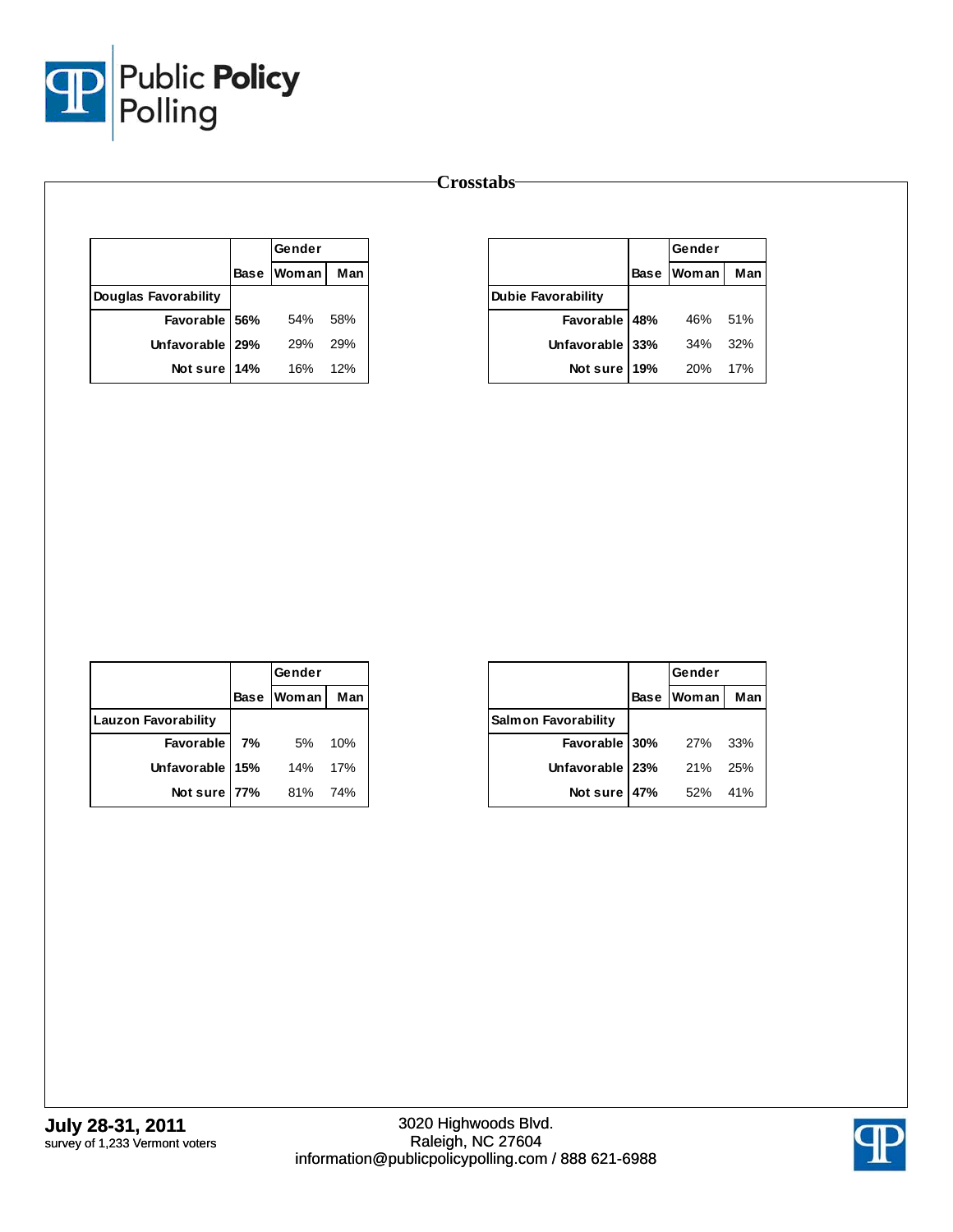

|                           | Gender       |     |
|---------------------------|--------------|-----|
|                           | Base   Woman | Man |
| <b>Scott Favorability</b> |              |     |
| Favorable 33%             | 31%          | 36% |
| Unfavorable 12%           | 10%          | 14% |
| Not sure 55%              | 59%          | 50% |

|                              |             | Gender       |     |
|------------------------------|-------------|--------------|-----|
|                              | <b>Base</b> | <b>Woman</b> | Man |
| <b>Snelling Favorability</b> |             |              |     |
| Favorable 19%                |             | 17%          | 21% |
| Unfavorable 16%              |             | 15%          | 16% |
| Not sure                     | <b>65%</b>  | 68%          | 62% |

|                    |    | Gender       |     |
|--------------------|----|--------------|-----|
|                    |    | Base   Woman | Man |
| Sanders/Brock      |    |              |     |
| Bernie Sanders 65% |    | 70%          | 59% |
| Randy Brock   28%  |    | <b>23%</b>   | 33% |
| <b>Undecided</b>   | 7% | 7%           | 8%  |

|                    | Gender      |              |     |  |
|--------------------|-------------|--------------|-----|--|
|                    | <b>Base</b> | <b>Woman</b> | Man |  |
| Sanders/Douglas    |             |              |     |  |
| Bernie Sanders 56% |             | 62%          | 50% |  |
| Jim Douglas 38%    |             | 31%          | 45% |  |
| <b>Undecided</b>   | 6%          | 7%           | 5%  |  |

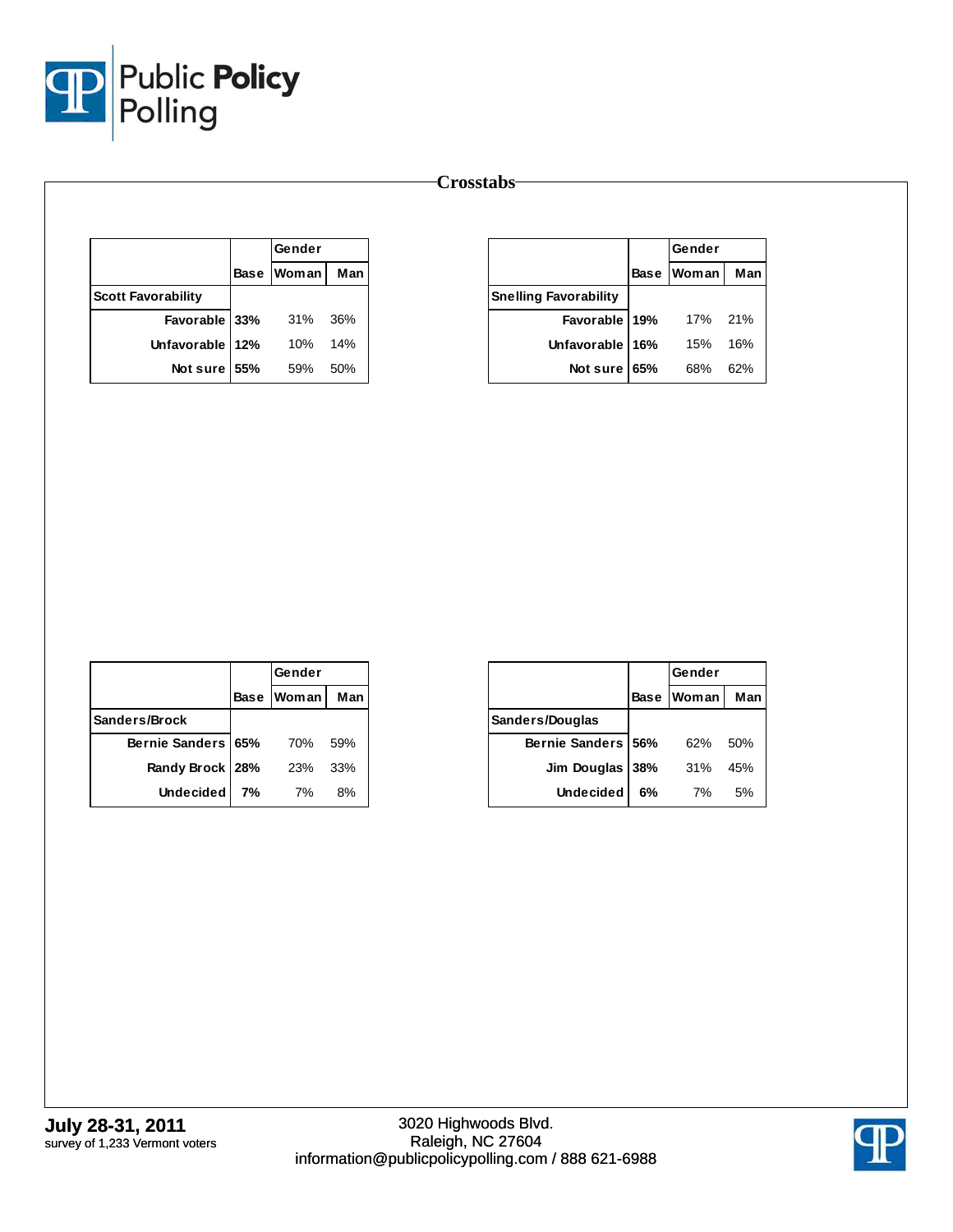

|                    |             | Gender       |      |
|--------------------|-------------|--------------|------|
|                    | <b>Base</b> | <b>Woman</b> | Man  |
| Sanders/Dubie      |             |              |      |
| Bernie Sanders 60% |             | 64%          | .55% |
| Brian Dubie 34%    |             | <b>29%</b>   | 40%  |
| <b>Undecided</b>   | 6%          | 6%           | .5%  |

|                      |             | Gender       |     |
|----------------------|-------------|--------------|-----|
|                      | <b>Base</b> | <b>Woman</b> | Man |
| Sanders/Lauzon       |             |              |     |
| Bernie Sanders   63% |             | 69%          | 56% |
| Thom Lauzon 24%      |             | 17%          | 31% |
| Undecided   13%      |             | 14%          | 13% |

|                    | Gender       |     |
|--------------------|--------------|-----|
|                    | Base   Woman | Man |
| Sanders/Salmon     |              |     |
| Bernie Sanders 62% | 67%          | 56% |
| Tom Salmon 28%     | 22%          | 36% |
| Undecided 10%      | 11%          | 8%  |

|                    |             | Gender |     |
|--------------------|-------------|--------|-----|
|                    | <b>Base</b> | Woman  | Man |
| Sanders/Scott      |             |        |     |
| Bernie Sanders 61% |             | 65%    | 56% |
| Phil Scott 30%     |             | 24%    | 36% |
| <b>Undecided</b>   | 9%          | 11%    | 8%  |

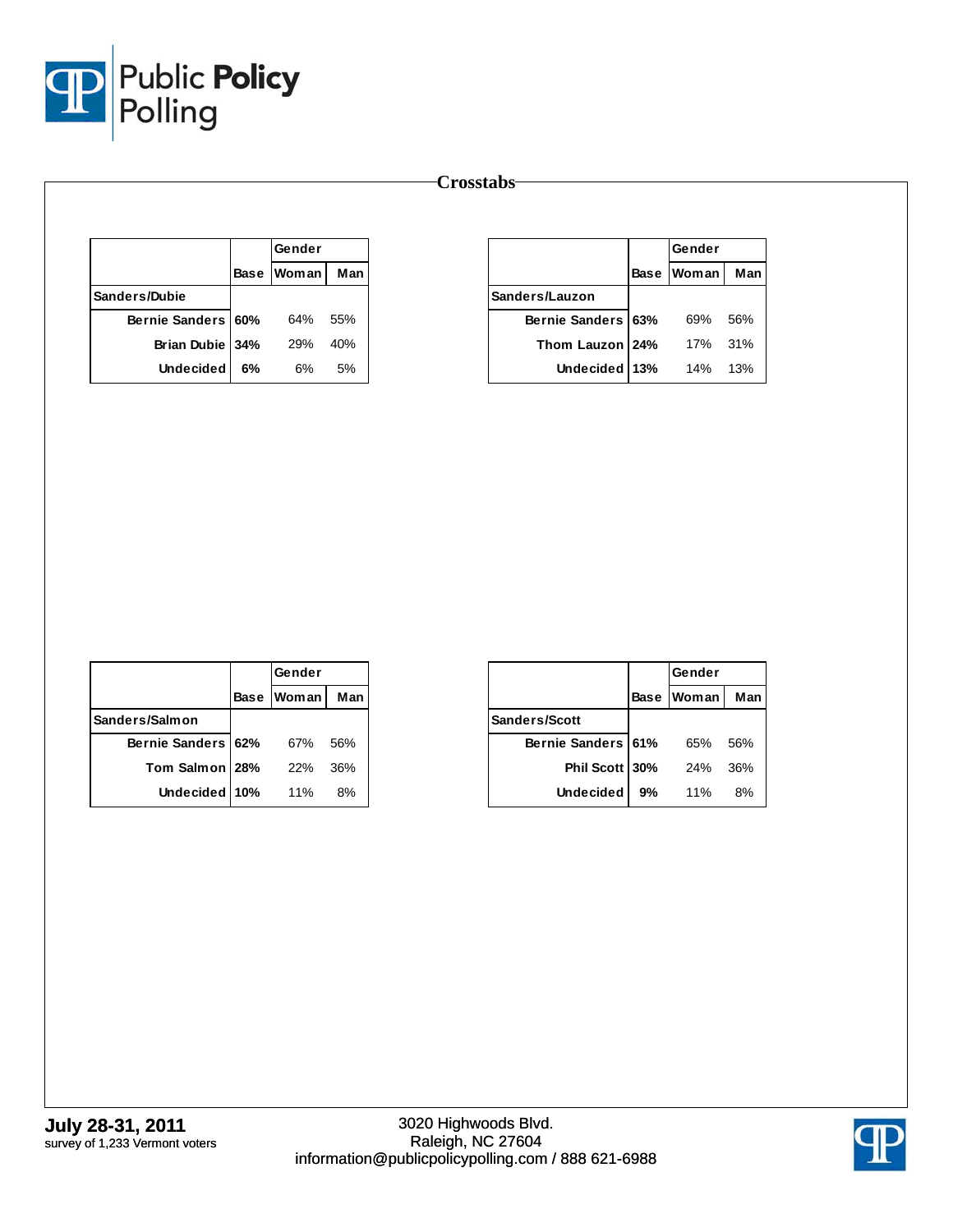

|                      |             | Gender |     |
|----------------------|-------------|--------|-----|
|                      | <b>Base</b> | Woman  | Man |
| Sanders/Snelling     |             |        |     |
| Bernie Sanders 62%   |             | 68%    | 56% |
| <b>Mark Snelling</b> | 25%         | 20%    | 31% |
| Undecided 13%        |             | 13%    | 12% |

|                  |      | Party |     |                                       |
|------------------|------|-------|-----|---------------------------------------|
|                  | Base |       |     | Democrat Republican Independent/Other |
| Sanders approval |      |       |     |                                       |
| Approve 67%      |      | 93%   | 25% | 68%                                   |
| Disapprove 28%   |      | 5%    | 69% | 25%                                   |
| Not sure         | 5%   | 2%    | 6%  | 7%                                    |

|                           |      | Party |     |                                       |  |  |  |  |
|---------------------------|------|-------|-----|---------------------------------------|--|--|--|--|
|                           | Base |       |     | Democrat Republican Independent/Other |  |  |  |  |
| <b>Brock Favorability</b> |      |       |     |                                       |  |  |  |  |
| Favorable 16%             |      | 8%    | 29% | 17%                                   |  |  |  |  |
| Unfavorable 16%           |      | 21%   | 8%  | 16%                                   |  |  |  |  |
| Not sure                  | 68%  | 71%   | 64% | 67%                                   |  |  |  |  |

|                      |             | Party |     |                                       |
|----------------------|-------------|-------|-----|---------------------------------------|
|                      | <b>Base</b> |       |     | Democrat Republican Independent/Other |
| Douglas Favorability |             |       |     |                                       |
| Favorable 56%        |             | 33%   | 84% | 61%                                   |
| Unfavorable 29%      |             | 45%   | 9%  | 27%                                   |
| Not sure 14%         |             | 22%   | 8%  | 12%                                   |

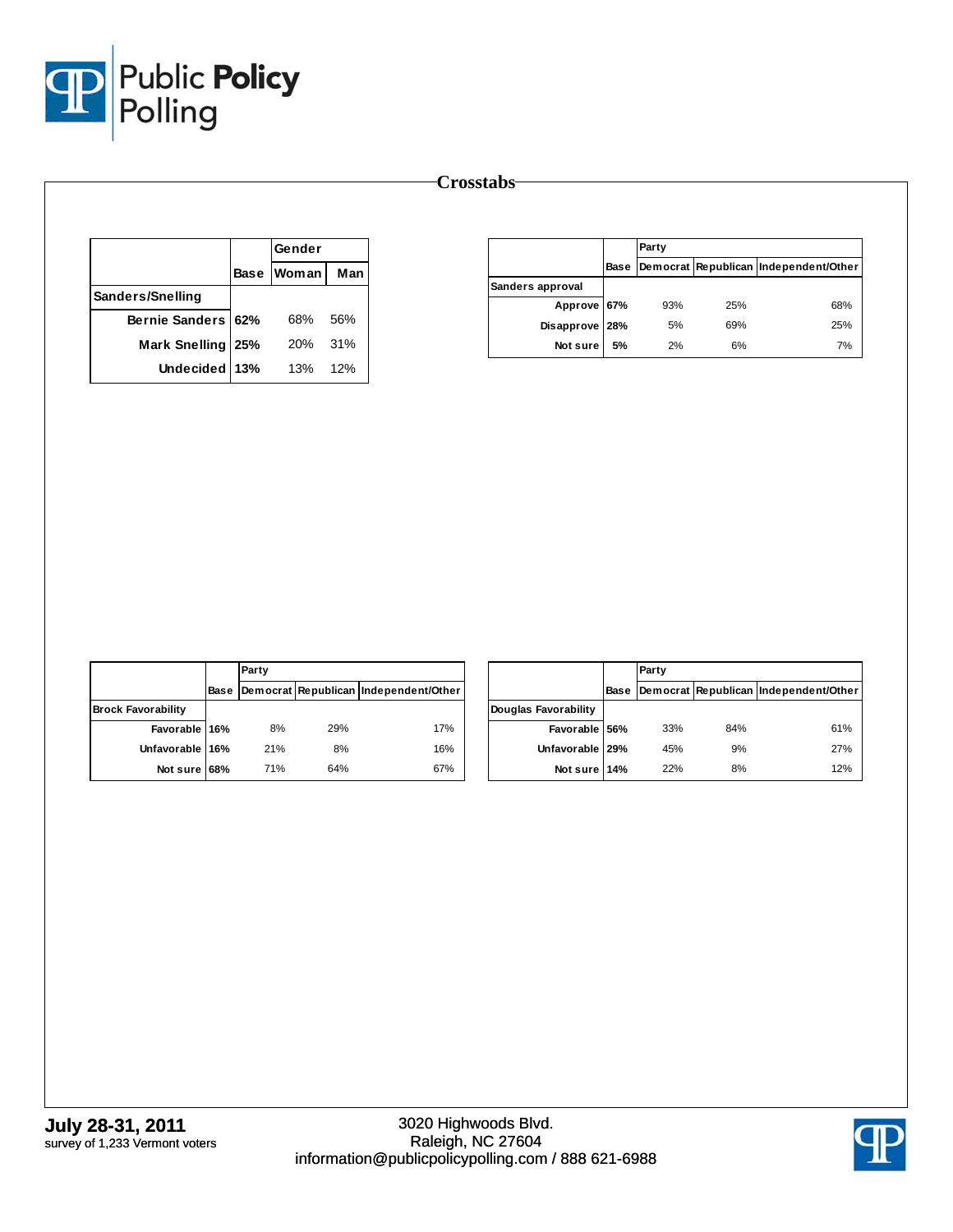

|                           | Party |     |                                            |                            |    | Party |     |                                            |
|---------------------------|-------|-----|--------------------------------------------|----------------------------|----|-------|-----|--------------------------------------------|
|                           |       |     | Base Democrat Republican Independent/Other |                            |    |       |     | Base Democrat Republican Independent/Other |
| <b>Dubie Favorability</b> |       |     |                                            | <b>Lauzon Favorability</b> |    |       |     |                                            |
| Favorable 48%             | 25%   | 82% | 50%                                        | <b>Favorable</b>           | 7% | 5%    | 13% | 6%                                         |
| Unfavorable 33%           | 51%   | 8%  | 32%                                        | Unfavorable 15%            |    | 17%   | 11% | 16%                                        |
| Not sure 19%              | 25%   | 10% | 18%                                        | Not sure 77%               |    | 78%   | 76% | 78%                                        |

|                      |      | Party |     |                                       |
|----------------------|------|-------|-----|---------------------------------------|
|                      | Base |       |     | Democrat Republican Independent/Other |
| Salm on Favorability |      |       |     |                                       |
| Favorable 30%        |      | 18%   | 46% | 32%                                   |
| Unfavorable 23%      |      | 29%   | 10% | 25%                                   |
| Not sure 47%         |      | 53%   | 44% | 42%                                   |

|                           |             | Party |     |                                       |
|---------------------------|-------------|-------|-----|---------------------------------------|
|                           | <b>Base</b> |       |     | Democrat Republican Independent/Other |
| <b>Scott Favorability</b> |             |       |     |                                       |
| Favorable 33%             |             | 22%   | 55% | 31%                                   |
| Unfavorable 12%           |             | 16%   | 6%  | 12%                                   |
| Not sure 55%              |             | 62%   | 39% | 57%                                   |

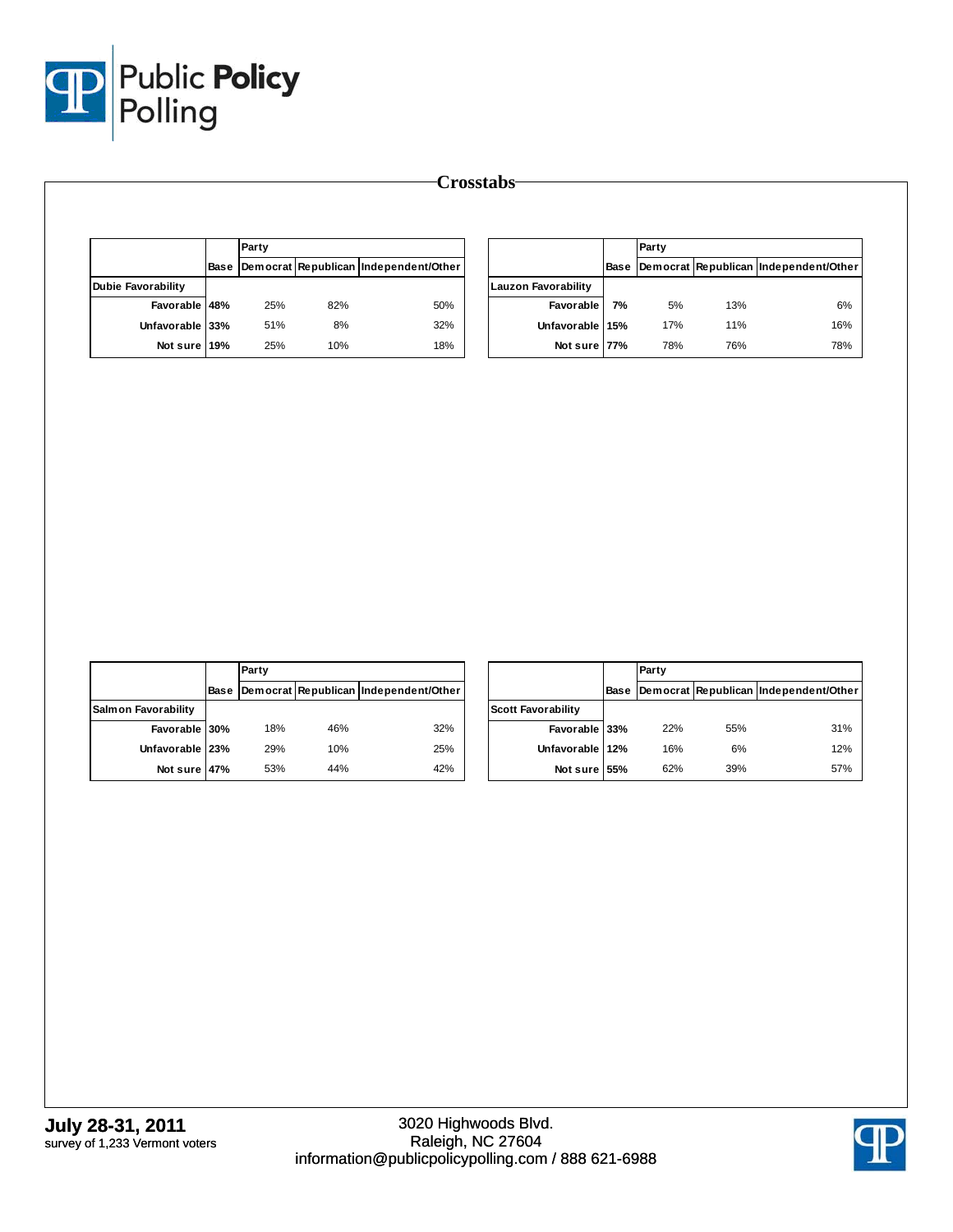

|                              | Party |     |                                            |                    |    | Party |     |                                            |
|------------------------------|-------|-----|--------------------------------------------|--------------------|----|-------|-----|--------------------------------------------|
|                              |       |     | Base Democrat Republican Independent/Other |                    |    |       |     | Base Democrat Republican Independent/Other |
| <b>Snelling Favorability</b> |       |     |                                            | Sanders/Brock      |    |       |     |                                            |
| Favorable 19%                | 12%   | 38% | 14%                                        | Bernie Sanders 65% |    | 92%   | 17% | 68%                                        |
| Unfavorable 16%              | 20%   | 9%  | 15%                                        | Randy Brock 28%    |    | 5%    | 76% | 20%                                        |
| Not sure 65%                 | 67%   | 53% | 71%                                        | <b>Undecided</b>   | 7% | 3%    | 7%  | 12%                                        |

|                    |      | Party |     |                                       |
|--------------------|------|-------|-----|---------------------------------------|
|                    | Base |       |     | Democrat Republican Independent/Other |
| Sanders/Douglas    |      |       |     |                                       |
| Bernie Sanders 56% |      | 88%   | 6%  | 57%                                   |
| Jim Douglas 38%    |      | 7%    | 88% | 37%                                   |
| <b>Undecided</b>   | 6%   | 5%    | 7%  | 6%                                    |

|                    |             | Party |     |                                       |
|--------------------|-------------|-------|-----|---------------------------------------|
|                    | <b>Base</b> |       |     | Democrat Republican Independent/Other |
| Sanders/Dubie      |             |       |     |                                       |
| Bernie Sanders 60% |             | 90%   | 10% | 62%                                   |
| Brian Dubie 34%    |             | 6%    | 84% | 30%                                   |
| <b>Undecided</b>   | 6%          | 4%    | 7%  | 7%                                    |

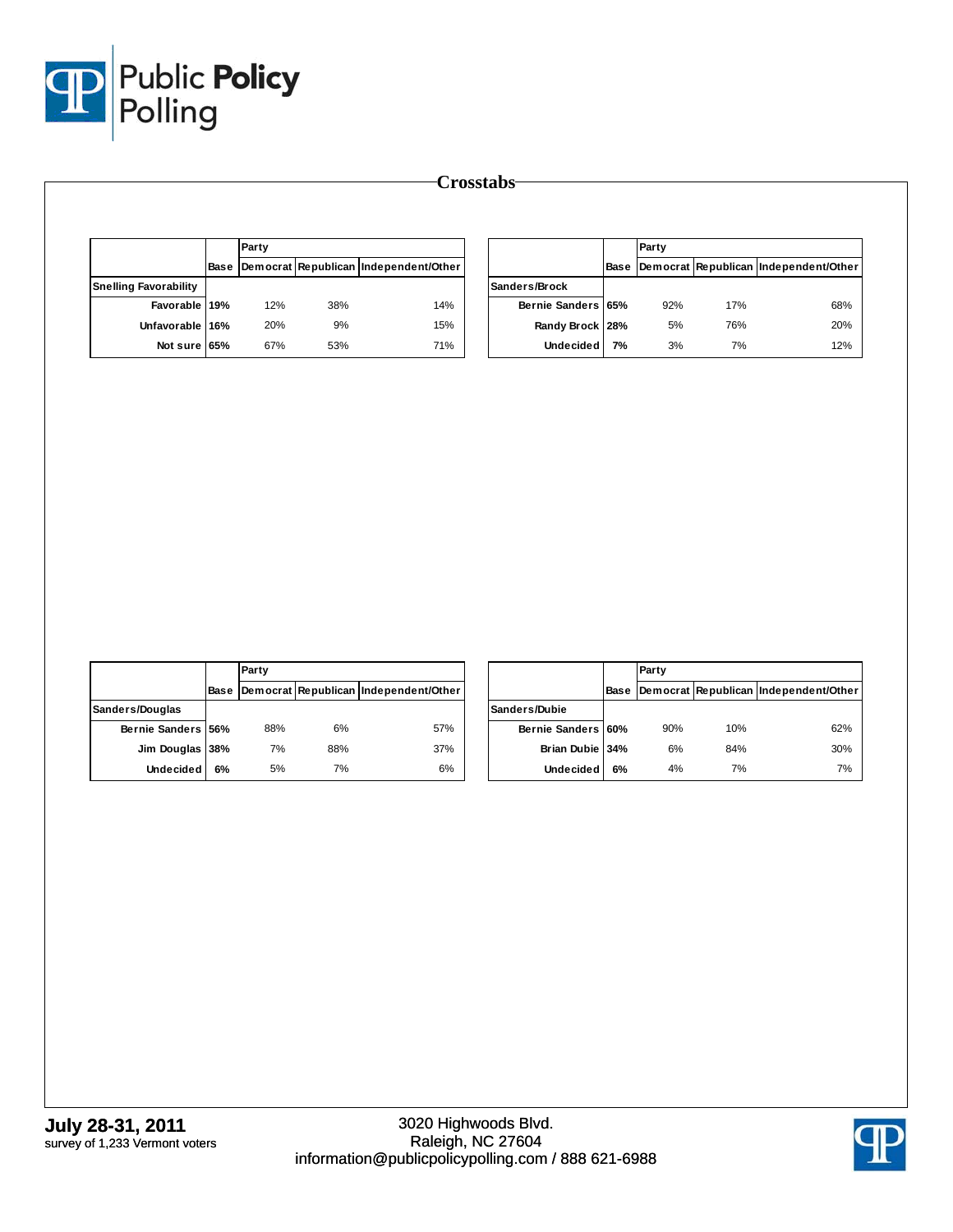

|                    |      | Party |     |                                       |                    | Party |     |                                            |
|--------------------|------|-------|-----|---------------------------------------|--------------------|-------|-----|--------------------------------------------|
|                    | Base |       |     | Democrat Republican Independent/Other |                    |       |     | Base Democrat Republican Independent/Other |
| Sanders/Lauzon     |      |       |     |                                       | Sanders/Salmon     |       |     |                                            |
| Bernie Sanders 63% |      | 91%   | 14% | 66%                                   | Bernie Sanders 62% | 90%   | 14% | 64%                                        |
| Thom Lauzon 24%    |      | 4%    | 65% | 18%                                   | Tom Salmon 28%     | 5%    | 73% | 23%                                        |
| Undecided 13%      |      | 5%    | 21% | 17%                                   | Undecided 10%      | 5%    | 13% | 13%                                        |

|                    |      | Party |     |                                       |
|--------------------|------|-------|-----|---------------------------------------|
|                    | Base |       |     | Democrat Republican Independent/Other |
| Sanders/Scott      |      |       |     |                                       |
| Bernie Sanders 61% |      | 89%   | 13% | 63%                                   |
| Phil Scott 30%     |      | 6%    | 75% | 24%                                   |
| <b>Undecided</b>   | 9%   | 5%    | 12% | 12%                                   |

|                    |             | Party |     |                                       |  |
|--------------------|-------------|-------|-----|---------------------------------------|--|
|                    | <b>Base</b> |       |     | Democrat Republican Independent/Other |  |
| Sanders/Snelling   |             |       |     |                                       |  |
| Bernie Sanders 62% |             | 92%   | 13% | 64%                                   |  |
| Mark Snelling 25%  |             | 3%    | 71% | 19%                                   |  |
| Undecided 13%      |             | 5%    | 16% | 17%                                   |  |

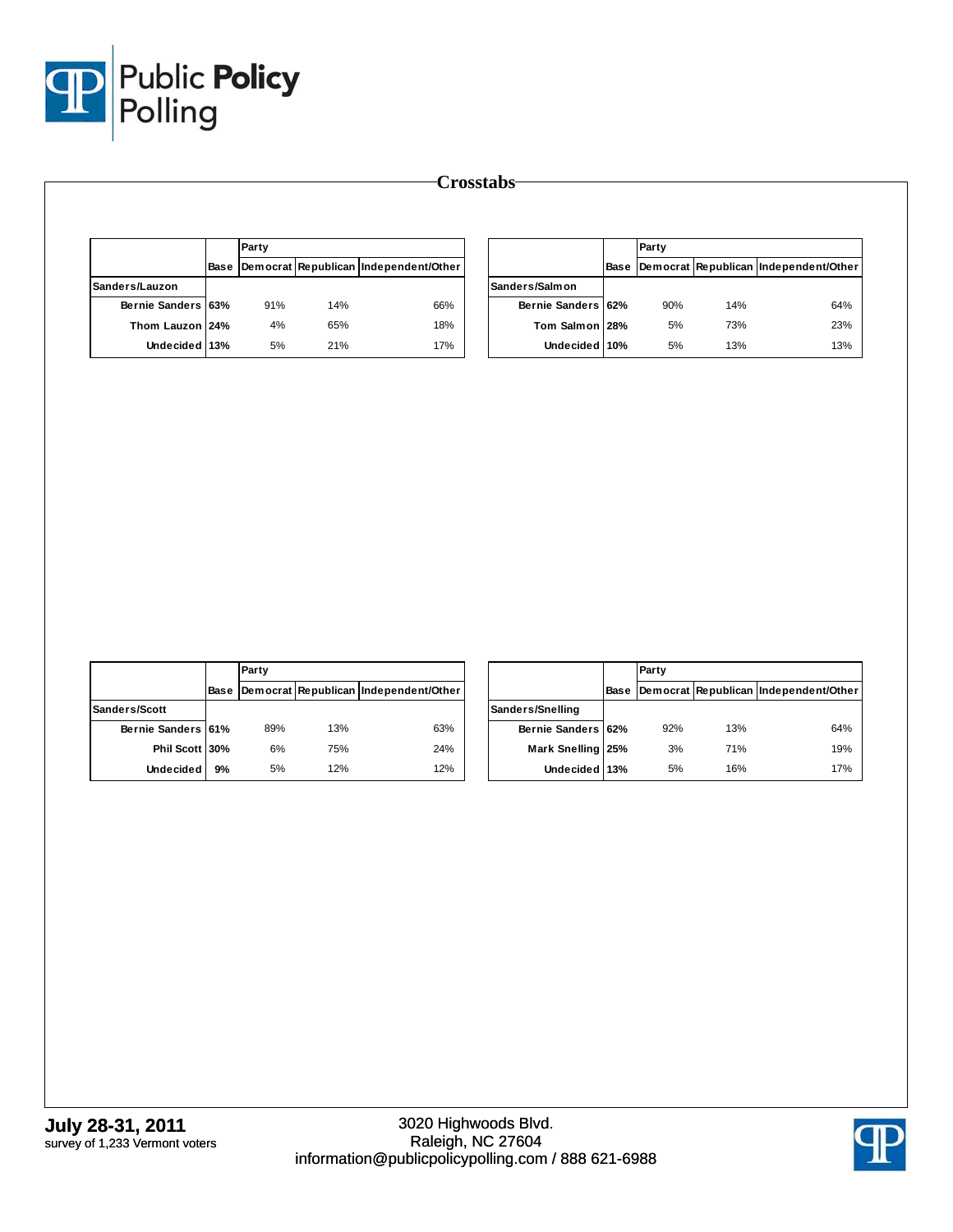

|                   | Race             |       |
|-------------------|------------------|-------|
|                   | Base White Other |       |
| Sanders approval  |                  |       |
| Approve 67% 67%   |                  | 65%   |
| Disapprove $ 28%$ | 28%              | - 32% |
| Notsure l         | 5% 5%            | 3%    |

|                           | Race             |  |
|---------------------------|------------------|--|
|                           | Base White Other |  |
| <b>Brock Favorability</b> |                  |  |
| Favorable 16% 17% 12%     |                  |  |
| Unfavorable 16% 16% 20%   |                  |  |
| Not sure 68% 68% 68%      |                  |  |

|                             | Race             |  |
|-----------------------------|------------------|--|
|                             | Base White Other |  |
| <b>Douglas Favorability</b> |                  |  |
| Favorable 56% 57% 49%       |                  |  |
| Unfavorable 29% 29% 34%     |                  |  |
| Not sure 14% 14% 17%        |                  |  |

|                                                                | Race |                  |
|----------------------------------------------------------------|------|------------------|
|                                                                |      | Base White Other |
| <b>Dubie Favorability</b>                                      |      |                  |
| <b>Favorable 48%</b> 48% 48%<br><b>Unfavorable 33%</b> 33% 28% |      |                  |
|                                                                |      |                  |
| Not sure 19% 18% 24%                                           |      |                  |

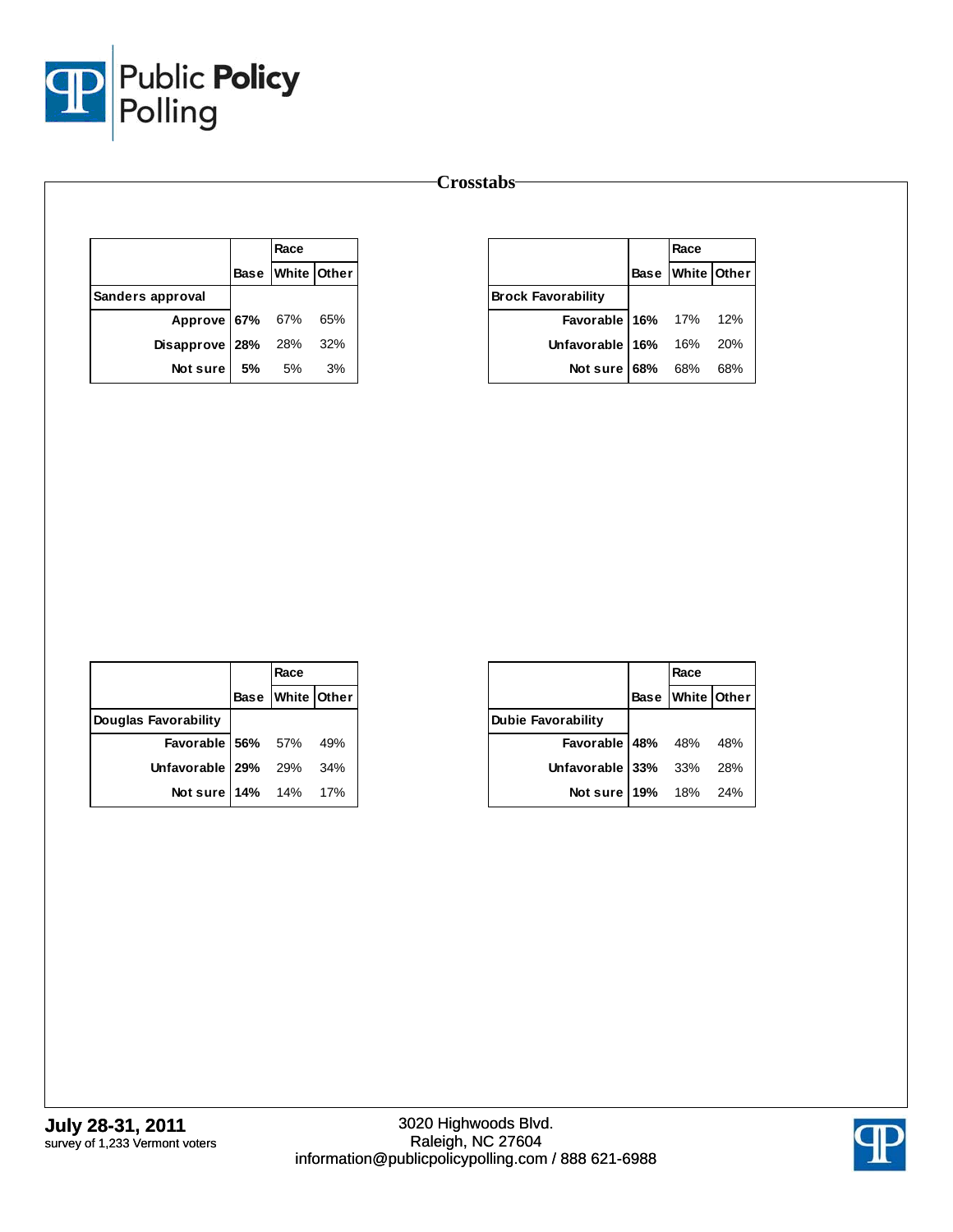

|                            | Race             |     |
|----------------------------|------------------|-----|
|                            | Base White Other |     |
| <b>Lauzon Favorability</b> |                  |     |
| Favorable 7% 8%            |                  | 6%  |
| Unfavorable $15\%$ 14% 25% |                  |     |
| Not sure 77% 78%           |                  | 69% |

|                            | Race             |  |
|----------------------------|------------------|--|
|                            | Base White Other |  |
| <b>Salmon Favorability</b> |                  |  |
| Favorable 30% 30% 31%      |                  |  |
| Unfavorable $23\%$ 22% 30% |                  |  |
| Not sure 47% 47% 39%       |                  |  |

|                              | Race             |     |
|------------------------------|------------------|-----|
|                              | Base White Other |     |
| <b>Scott Favorability</b>    |                  |     |
| <b>Favorable 33%</b> 34% 24% |                  |     |
| Unfavorable 12% 12%          |                  | 15% |
| Notsure 55% $54\%$           |                  | 60% |

|                              | Race |                  |
|------------------------------|------|------------------|
|                              |      | Base White Other |
| <b>Snelling Favorability</b> |      |                  |
| <b>Favorable 19%</b> 19% 21% |      |                  |
| Unfavorable $16\%$ 15% 20%   |      |                  |
| Not sure 65% 66% 59%         |      |                  |

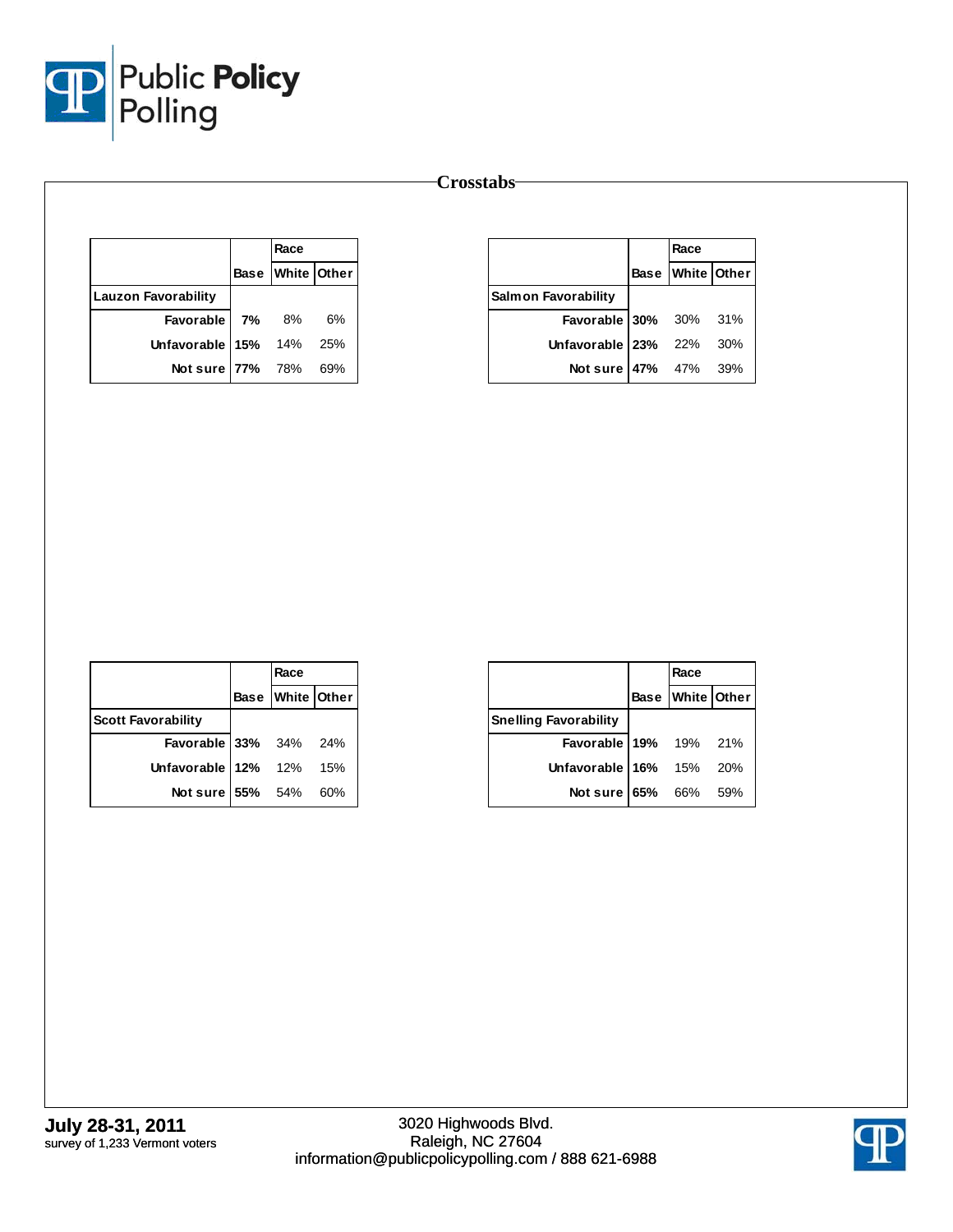

|                            | Race                    |    |
|----------------------------|-------------------------|----|
|                            | <b>Base White Other</b> |    |
| Sanders/Brock              |                         |    |
| Bernie Sanders 65% 64% 68% |                         |    |
| Randy Brock   28% 28% 26%  |                         |    |
| Undecided 7% 8%            |                         | 6% |

|                        |    | Race             |       |
|------------------------|----|------------------|-------|
|                        |    | Base White Other |       |
| Sanders/Douglas        |    |                  |       |
| Bernie Sanders 56% 56% |    |                  | - 59% |
| Jim Douglas $38\%$ 38% |    |                  | 32%   |
| <b>Undecided</b>       | 6% | 6%               | 8%    |

|                            | Race             |    |
|----------------------------|------------------|----|
|                            | Base White Other |    |
| Sanders/Dubie              |                  |    |
| Bernie Sanders 60% 60% 63% |                  |    |
| Brian Dubie 34% 34% 30%    |                  |    |
| <b>Undecided</b>           | 6% 6%            | 7% |

|                            | Race |                  |
|----------------------------|------|------------------|
|                            |      | Base White Other |
| Sanders/Lauzon             |      |                  |
| Bernie Sanders 63% 63% 63% |      |                  |
| Thom Lauzon 24% 24% 26%    |      |                  |
| Undecided 13% 14% 12%      |      |                  |

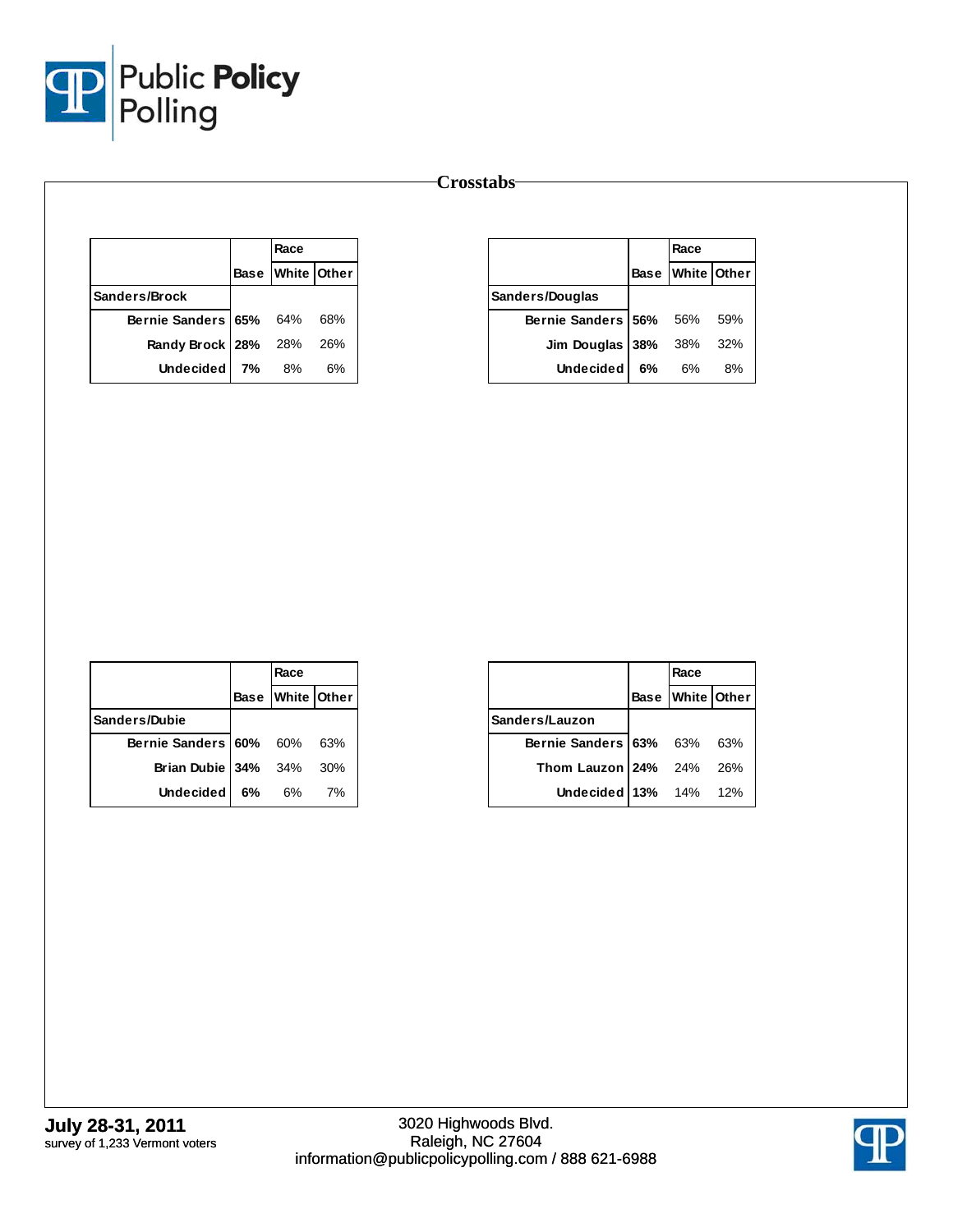

|                               | Race             |    |
|-------------------------------|------------------|----|
|                               | Base White Other |    |
| Sanders/Salmon                |                  |    |
| Bernie Sanders 62% 62% 62%    |                  |    |
| <b>Tom Salmon 28%</b> 28% 32% |                  |    |
| Undecided 10% 10%             |                  | 6% |

|                                   | Race             |     |
|-----------------------------------|------------------|-----|
|                                   | Base White Other |     |
| Sanders/Scott                     |                  |     |
| <b>Bernie Sanders 61%</b> 61% 66% |                  |     |
| Phil Scott 30% 30%                |                  | 29% |
| Undecided $9\%$ 10%               |                  | 5%  |

|                        | Race             |     |
|------------------------|------------------|-----|
|                        | Base White Other |     |
| Sanders/Snelling       |                  |     |
| Bernie Sanders 62% 62% |                  | 64% |
| Mark Snelling 25% 25%  |                  | 22% |
| Undecided 13% 12% 14%  |                  |     |

|                         |             | Age           |                                                                                    |    |                     |
|-------------------------|-------------|---------------|------------------------------------------------------------------------------------|----|---------------------|
|                         | <b>Base</b> | 18 to<br>29 l | $\begin{array}{ c c } \hline 30 \text{ to} & 46 \text{ to} \\ 45 & 65 \end{array}$ |    | Older<br>65 than 65 |
| Sanders approval        |             |               |                                                                                    |    |                     |
| Approve 67% 78% 65% 67% |             |               |                                                                                    |    | 63%                 |
| <b>Disapprove</b>       | 28%         | 14% 29% 30%   |                                                                                    |    | 30%                 |
| Not sure                | 5%          | 8% 5%         |                                                                                    | 3% | 6%                  |

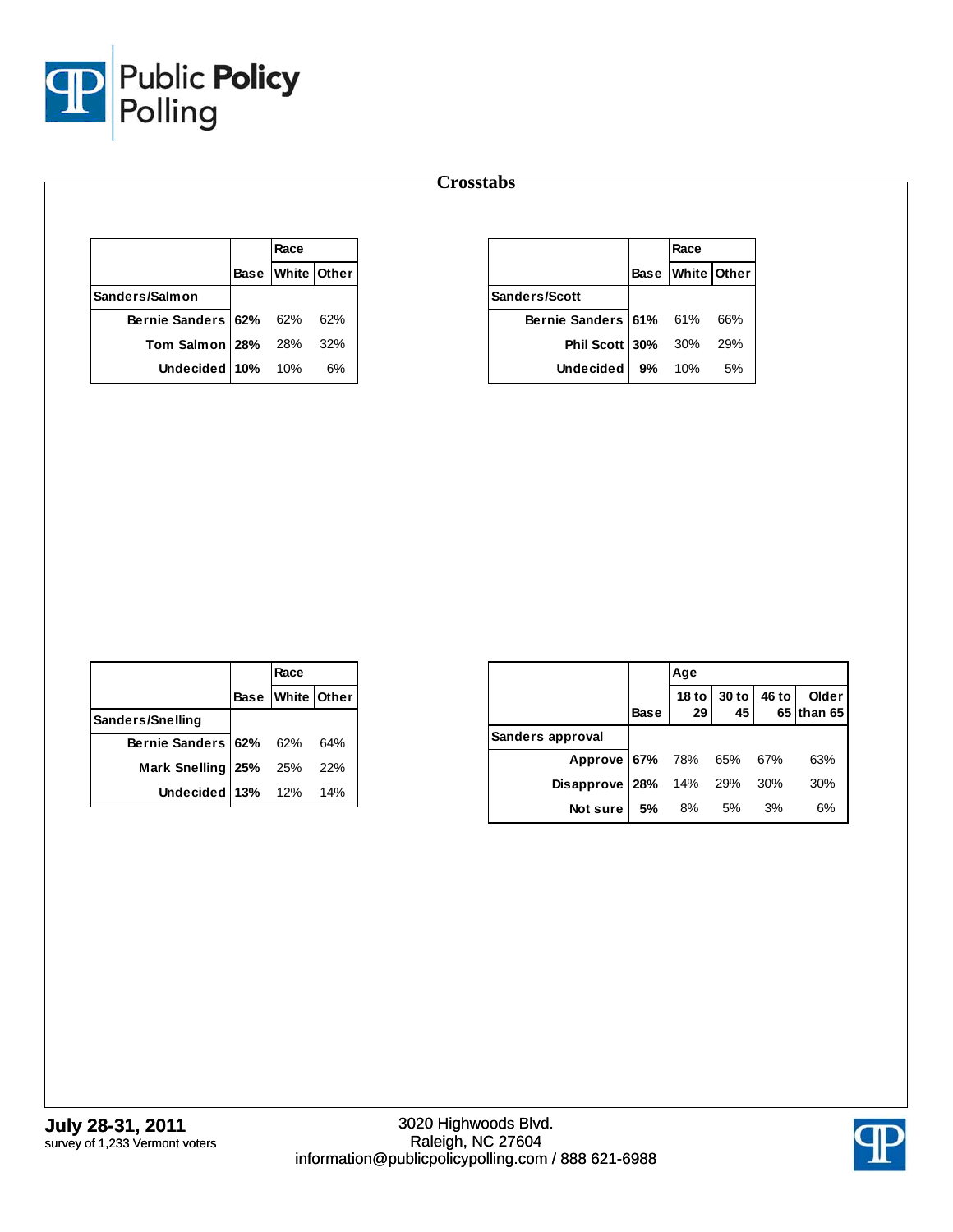

|                           |             | Age                    |             |       | Age                 |                      |             |                        |             |       |                     |
|---------------------------|-------------|------------------------|-------------|-------|---------------------|----------------------|-------------|------------------------|-------------|-------|---------------------|
|                           | <b>Base</b> | 18 <sub>to</sub><br>29 | 30 to<br>45 | 46 to | Older<br>65 than 65 |                      | <b>Base</b> | 18 <sub>to</sub><br>29 | 30 to<br>45 | 46 to | Older<br>65 than 65 |
| <b>Brock Favorability</b> |             |                        |             |       |                     | Douglas Favorability |             |                        |             |       |                     |
| Favorable 16%             |             | 14%                    | 14%         | 18%   | 18%                 | Favorable 56%        |             | 42%                    | 55%         | 58%   | 61%                 |
| Unfavorable 16%           |             | 22%                    | 11%         | 17%   | 17%                 | Unfavorable 29%      |             | 36%                    | 31%         | 29%   | 24%                 |
| Not sure 68%              |             | 64%                    | 75%         | 65%   | 65%                 | Not sure 14%         |             | 22%                    | 14%         | 12%   | 15%                 |

|                             |      | Age |                   |       |                     |
|-----------------------------|------|-----|-------------------|-------|---------------------|
|                             | Base | 29  | 18 to 30 to<br>45 | 46 to | Older<br>65 than 65 |
| <b>Dubie Favorability</b>   |      |     |                   |       |                     |
| Favorable 48% 39% 49% 48%   |      |     |                   |       | 53%                 |
| Unfavorable 33% 44% 34% 33% |      |     |                   |       | 27%                 |
| Not sure 19% 17% 17% 19%    |      |     |                   |       | 20%                 |

|                             |      | Age |                                                                           |       |                     |
|-----------------------------|------|-----|---------------------------------------------------------------------------|-------|---------------------|
|                             | Base |     | $\begin{array}{c c} 18 \text{ to} & 30 \text{ to} \\ 29 & 45 \end{array}$ | 46 to | Older<br>65 than 65 |
| <b>Lauzon Favorability</b>  |      |     |                                                                           |       |                     |
| Favorable 7% 6% 8%          |      |     |                                                                           | 8%    | 7%                  |
| Unfavorable 15% 19% 11% 17% |      |     |                                                                           |       | 15%                 |
| Not sure 77% 75% 81% 75%    |      |     |                                                                           |       | 78%                 |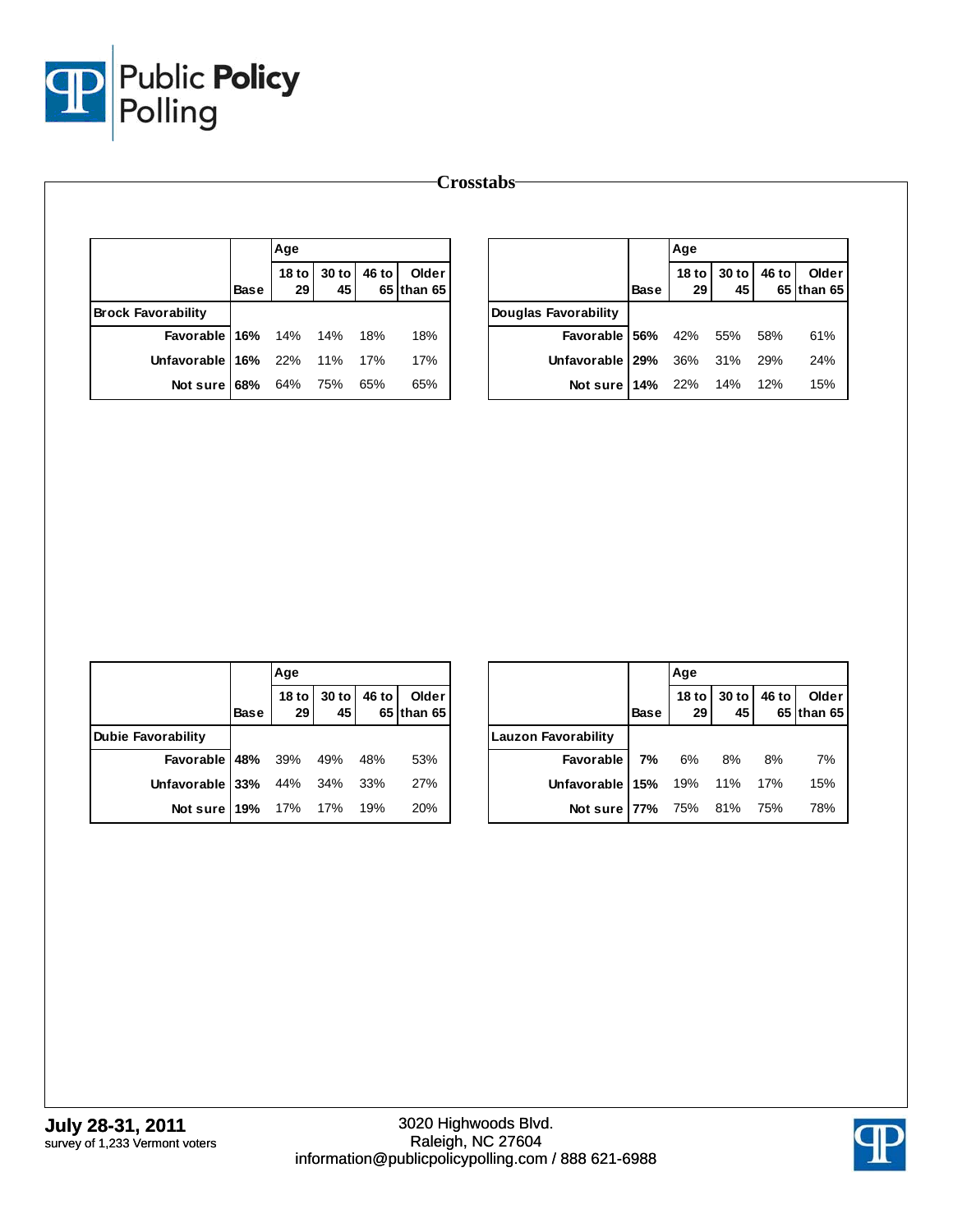

|                            |             | Age                    |               | Age   |                     |                           |             |                     |             |       |                     |
|----------------------------|-------------|------------------------|---------------|-------|---------------------|---------------------------|-------------|---------------------|-------------|-------|---------------------|
|                            | <b>Base</b> | 18 <sub>to</sub><br>29 | $30$ to<br>45 | 46 to | Older<br>65 than 65 |                           | <b>Base</b> | 18 to $\vert$<br>29 | 30 to<br>45 | 46 to | Older<br>65 than 65 |
| <b>Salmon Favorability</b> |             |                        |               |       |                     | <b>Scott Favorability</b> |             |                     |             |       |                     |
| Favorable 30%              |             | 25%                    | 24%           | 33%   | 37%                 | Favorable 33%             |             | 22%                 | 33%         | 35%   | 36%                 |
| Unfavorable   23%          |             | 22%                    | 19%           | 25%   | 25%                 | Unfavorable 12%           |             | 17%                 | 10%         | 13%   | 11%                 |
| Not sure $47%$             |             | 53%                    | 58%           | 42%   | 38%                 | Not sure 55%              |             | 61%                 | 57%         | 52%   | 53%                 |

|                                  |      | Age |                            |                     |
|----------------------------------|------|-----|----------------------------|---------------------|
|                                  | Base |     | 18 to 30 to 46 to 29 45 65 | Older<br>65 than 65 |
| <b>Snelling Favorability</b>     |      |     |                            |                     |
| <b>Favorable 19%</b> 11% 17% 20% |      |     |                            | 25%                 |
| Unfavorable 16% 14% 10% 18%      |      |     |                            | 18%                 |
| Not sure 65% 75% 73% 62%         |      |     |                            | 57%                 |

|                                      |             | Age  |                                                 |      |                     |
|--------------------------------------|-------------|------|-------------------------------------------------|------|---------------------|
|                                      | <b>Base</b> | 29 I | 18 to $\vert 30$ to $\vert 46$ to $\vert$<br>45 |      | Older<br>65 than 65 |
| <b>ISanders/Brock</b>                |             |      |                                                 |      |                     |
| Bernie Sanders 65% 78% 60% 66%       |             |      |                                                 |      | 62%                 |
| <b>Randy Brock   28%</b> 14% 29% 29% |             |      |                                                 |      | 32%                 |
| Undecided $7\%$ 8% 11%               |             |      |                                                 | - 6% | 6%                  |

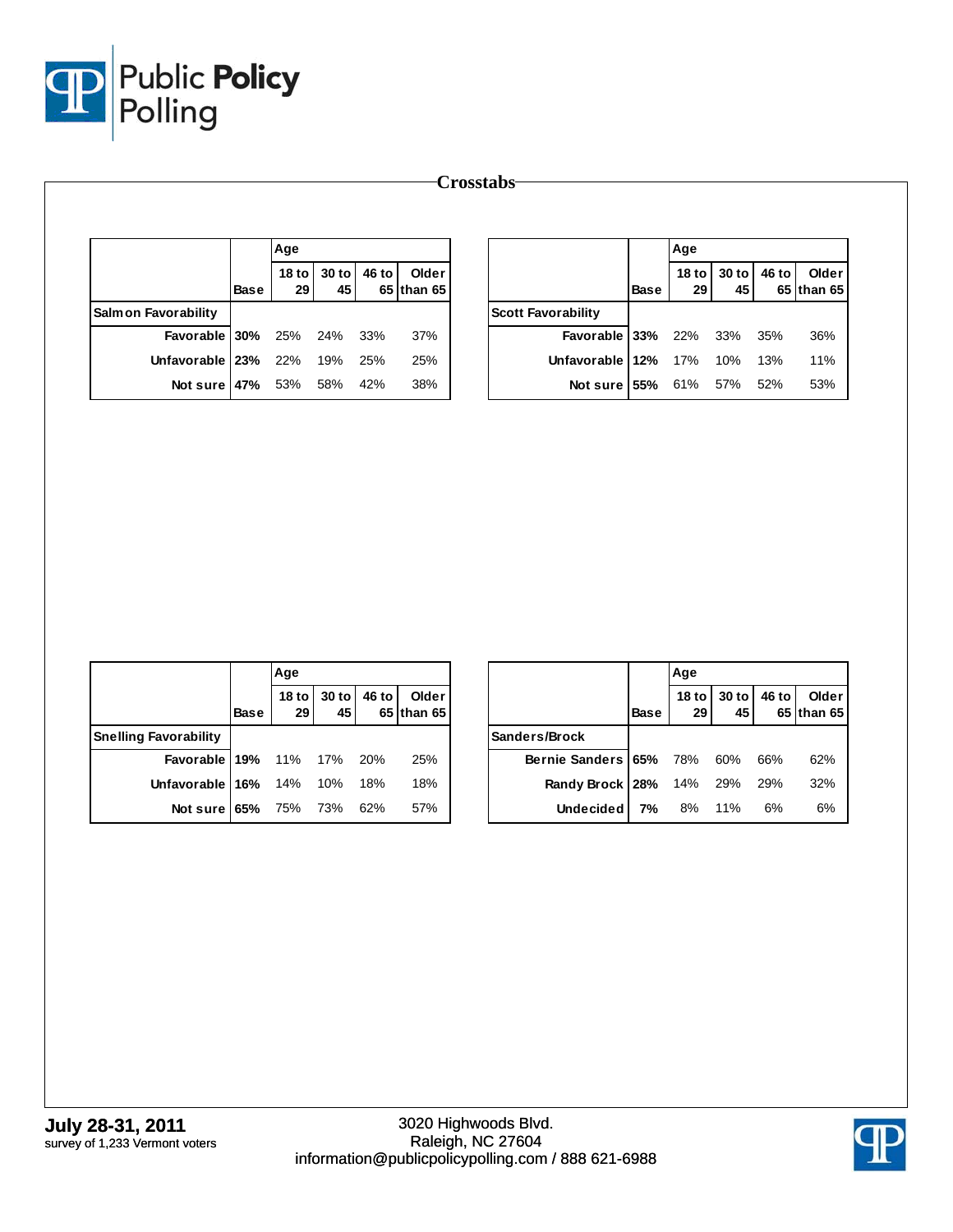

|                    |      | Age                    |               |       | Age                 |                    |             |                        |             |       |                     |
|--------------------|------|------------------------|---------------|-------|---------------------|--------------------|-------------|------------------------|-------------|-------|---------------------|
|                    | Base | 18 <sub>to</sub><br>29 | $30$ to<br>45 | 46 to | Older<br>65 than 65 |                    | <b>Base</b> | 18 <sub>to</sub><br>29 | 30 to<br>45 | 46 to | Older<br>65 than 65 |
| Sanders/Douglas    |      |                        |               |       |                     | Sanders/Dubie      |             |                        |             |       |                     |
| Bernie Sanders 56% |      | 64%                    | 53%           | 58%   | 54%                 | Bernie Sanders 60% |             | 69%                    | 58%         | 61%   | 56%                 |
| Jim Douglas 38%    |      | 25%                    | 40%           | 37%   | 43%                 | Brian Dubie 34%    |             | 22%                    | 35%         | 34%   | 39%                 |
| <b>Undecided</b>   | 6%   | 11%                    | 7%            | 5%    | 4%                  | Undecided          | 6%          | 8%                     | 6%          | 5%    | 5%                  |

|                                |      | Age |                            |                     |
|--------------------------------|------|-----|----------------------------|---------------------|
|                                | Base |     | 18 to 30 to 46 to 29 45 65 | Older<br>65 than 65 |
| Sanders/Lauzon                 |      |     |                            |                     |
| Bernie Sanders 63% 75% 58% 64% |      |     |                            | 61%                 |
| Thom Lauzon 24% 6% 31% 23%     |      |     |                            | 25%                 |
| Undecided 13% 19% 12% 13%      |      |     |                            | 14%                 |

|                                   |             | Age                    |                          |       |                     |  |  |
|-----------------------------------|-------------|------------------------|--------------------------|-------|---------------------|--|--|
|                                   | <b>Base</b> | 18 <sub>to</sub><br>29 | 30 to<br>45 <sub>1</sub> | 46 to | Older<br>65 than 65 |  |  |
| Sanders/Salmon                    |             |                        |                          |       |                     |  |  |
| Bernie Sanders 62% 75% 59% 62%    |             |                        |                          |       | 58%                 |  |  |
| <b>Tom Salmon 28%</b> 11% 31% 28% |             |                        |                          |       | 34%                 |  |  |
| Undecided $10\%$ 14% 10%          |             |                        |                          | 9%    | 8%                  |  |  |